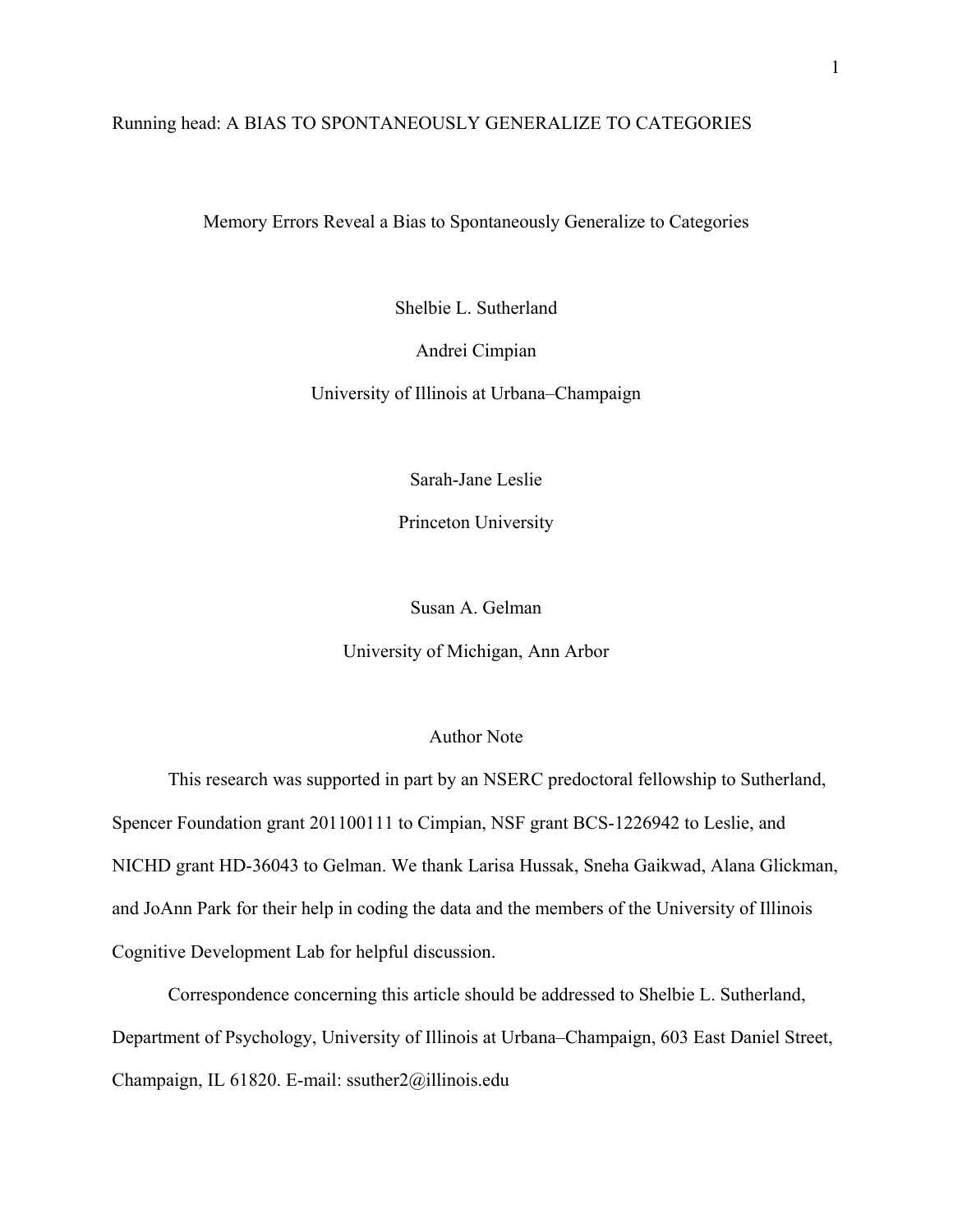#### Abstract

Much evidence suggests that, from a young age, humans are able to generalize information learned about a subset of a category to the category itself. Here, we propose that—beyond simply being able to perform such generalizations—people are *biased* to generalize to categories, such that they routinely make spontaneous, implicit category generalizations from information that licenses such generalizations. To demonstrate the existence of this bias, we asked participants to perform a task in which category generalizations would distract from the main goal of the task, leading to a characteristic pattern of errors. Specifically, participants were asked to memorize two types of novel facts: quantified facts about sets of kind members (e.g., facts about *all* or *many stups*) and generic facts about entire kinds (e.g., facts about *zorbs* as a kind). Moreover, half of the facts concerned properties that are typically generalizable to an animal kind (e.g., eating fruits and vegetables), and half concerned properties that are typically more idiosyncratic (e.g., getting mud in their hair). We predicted that—because of the hypothesized bias participants would spontaneously generalize the quantified facts to the corresponding kinds, and would do so more frequently for the facts about generalizable (rather than idiosyncratic) properties. In turn, these generalizations would lead to a higher rate of quantified-to-generic *memory errors* for the generalizable properties. The results of four experiments  $(N = 449)$ supported this prediction. Moreover, the same generalizable-versus-idiosyncratic difference in memory errors occurred even under cognitive load, which suggests that the hypothesized bias operates unnoticed in the background, requiring few cognitive resources. In sum, this evidence suggests the presence of a powerful bias to draw generalizations about kinds.

*Keywords:* concepts; memory; generic knowledge; quantifiers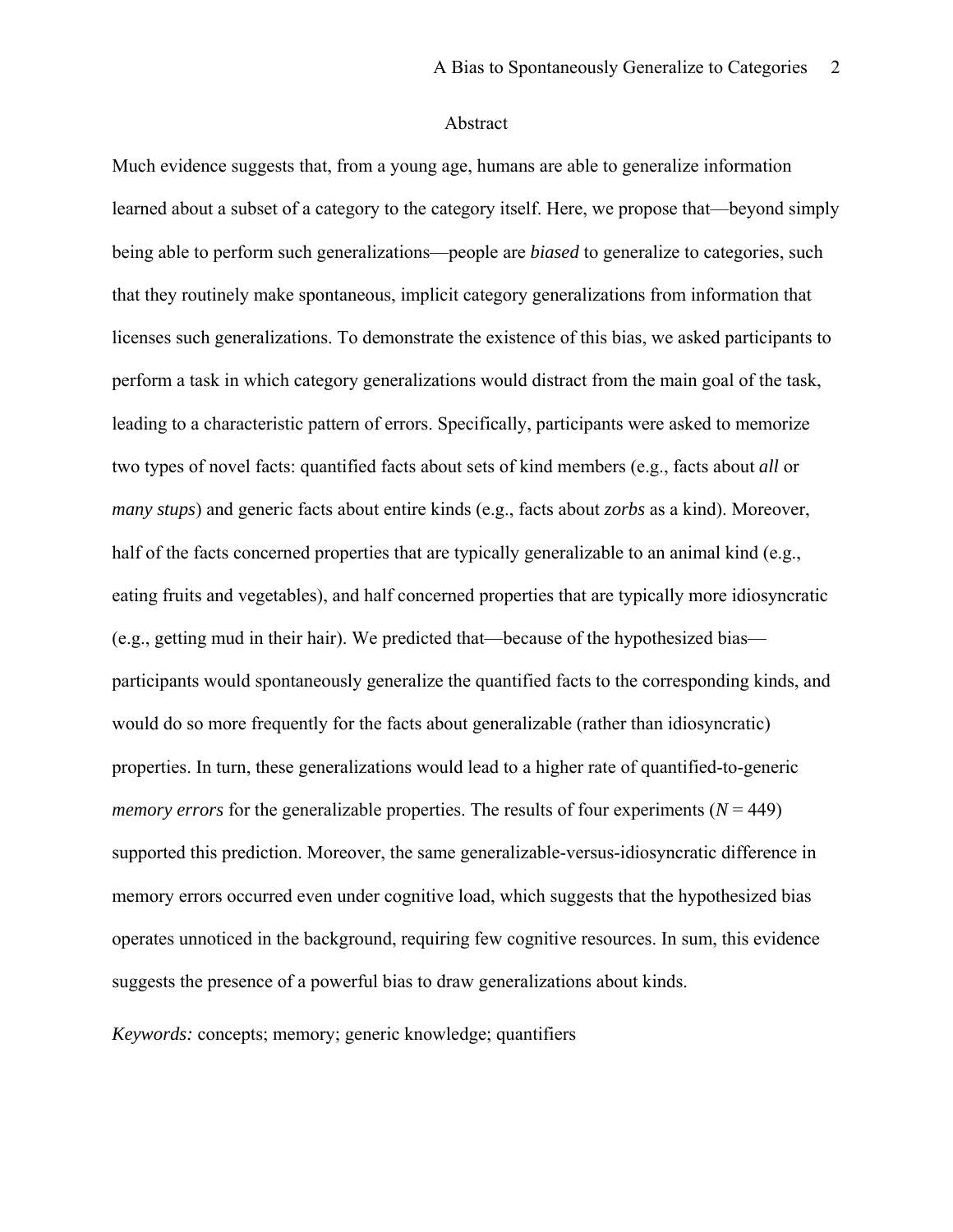## **Memory Errors Reveal a Bias to Spontaneously Generalize to Categories**

 Humans conceive of the world as being populated not just by unique individuals (e.g., the tall leafy thing in the front yard) but also by *kinds of things* (e.g., trees). What's more, we routinely acquire and store knowledge at the level of these abstract kinds, and we use this knowledge with amazing flexibility to communicate with one another, explain the world around us, and predict future outcomes (e.g., Gelman, 2003; Markman, 1989; Murphy, 2002; Smith & Medin, 1981). These achievements are all the more remarkable considering that we do not in fact have perceptual access to kinds per se—only to particular samples. To some researchers, the accumulated evidence in the psychology of concepts has suggested that, beyond being merely *capable* of reasoning about kinds, human cognition may actually be structured so as to *privilege* the processing of information at this general level (e.g., Cimpian & Erickson, 2012; Gelman, 2010; Hampton, 2012; Hollander, Gelman, & Star, 2002; Leslie, 2008, 2012).

According to these arguments, reasoning about kinds requires few cognitive resources compared to reasoning about sets of comparable scope. Consider some of the developmental evidence on this point. Children's ability to evaluate claims about entire kinds (e.g., "Do *girls* have curly hair?") is adult-like starting at around the age of 3, whereas their ability to evaluate claims about similarly broad quantified sets (e.g., "Do *all girls* have curly hair?") has a much more protracted developmental course (Hollander et al., 2002; Mannheim, Gelman, Escalante, Huayhua, & Puma, 2011; Tardif, Gelman, Fu, & Zhu, 2012). This developmental pattern which has been found in children learning languages from three different language families (English, Mandarin, and Quechua)—is particularly striking when taking into account the fact that, from the perspective of formal semantics, statements about kinds are more complex than quantified statements. To illustrate the formal complexity of statements about kinds (or generic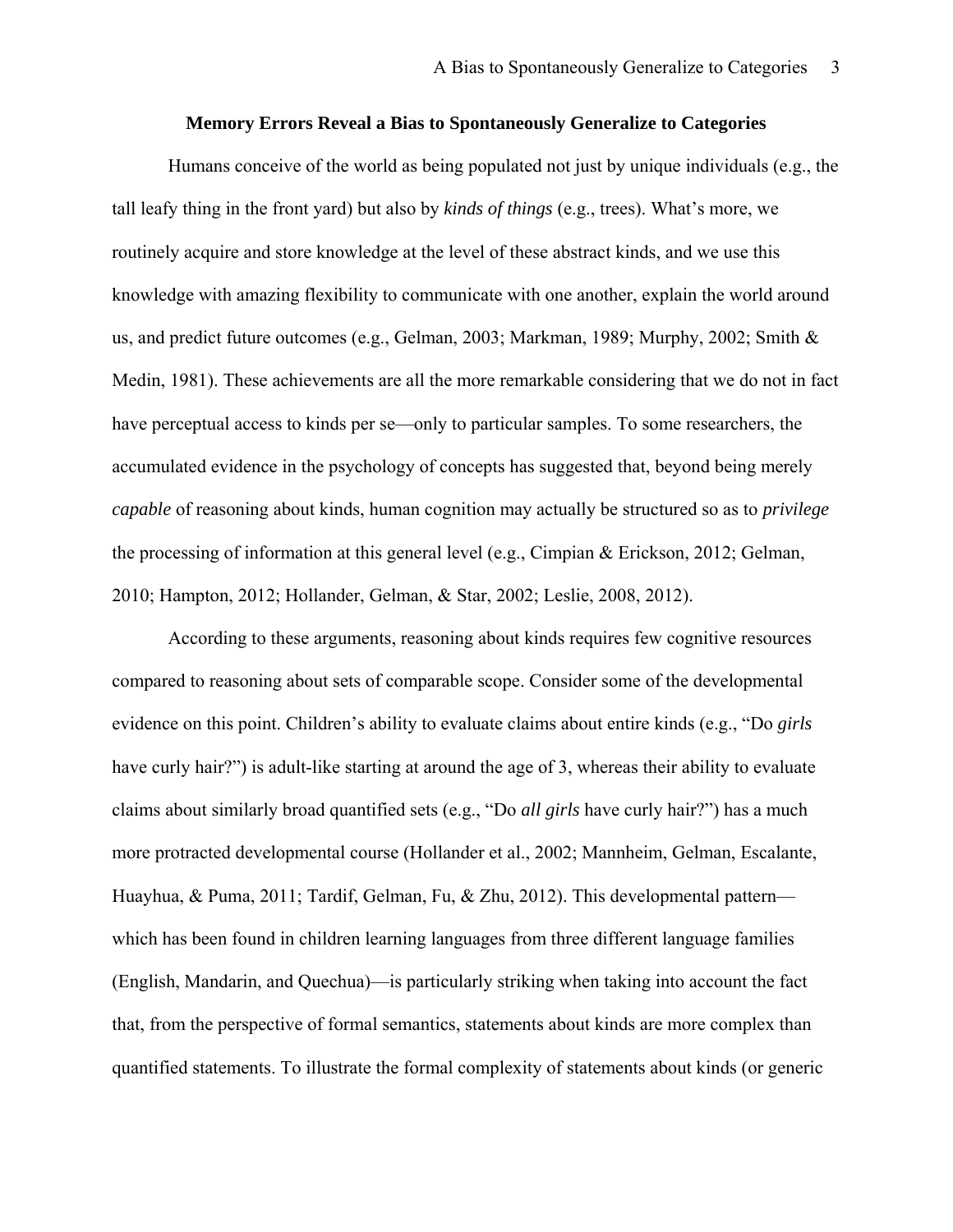statements), consider that one can truthfully say that *mosquitoes carry malaria* but not that *books are paperbacks*, even though the majority of books are paperbacks, and only a tiny percentage of mosquitoes carry malaria (e.g., Prasada, Khemlani, Leslie, & Glucksberg, 2013). Because of puzzling examples such as these, a formal account of the truth conditions of generic statements has eluded semanticists for over 40 years (e.g., Carlson & Pelletier, 1995; Lawler, 1973; but see Leslie, 2008). In contrast, specifying the truth conditions for quantified statements is often formally simple (e.g., the truth of a universally quantified statement is determined by a clear rule: the statement is true if and only if every single category member has the described property). Thus, the cognitive ease with which children understand generics (which are formally complex), coupled with the cognitive difficulties children encounter with quantified claims (which are formally simple), is suggestive of a bias in the architecture of our cognitive systems—a bias that enables reasoning about kinds to be so effortless that even young children can perform such formally complex reasoning competently.

These ease-of-processing claims (i.e., that reasoning about kinds requires few cognitive resources) are not restricted to children. For instance, when adults have to evaluate or remember quantified facts, they often respond as if these facts were about kinds (Leslie & Gelman, 2012; Leslie, Khemlani, & Glucksberg, 2011; Meyer, Gelman, & Stilwell, 2011; see also Hampton, 2012; Jönsson & Hampton, 2006). To illustrate, Leslie and Gelman (2012) asked children and adults to remember both generic facts (e.g., "Bees have five eyes") and quantified facts (e.g., "All bees have five eyes") for a later memory test. At both ages, participants were more likely to mistakenly recall quantified statements as generics than to mistakenly recall generics as quantified statements. This result, which was bolstered by follow-up studies ruling out alternative explanations, seems consistent with the ease-of-processing argument above: If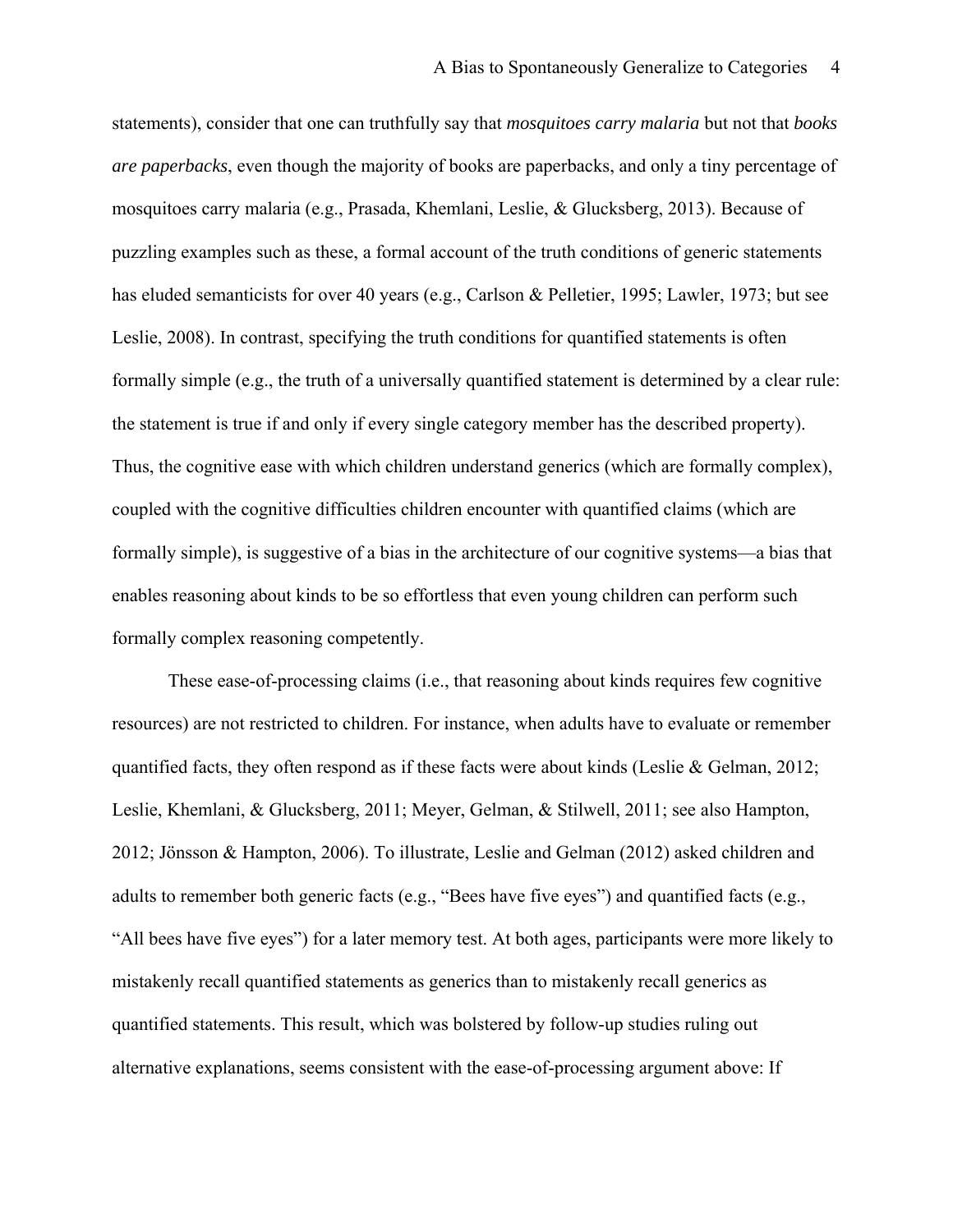quantified information is more cognitively challenging to process and store than the corresponding generic information, then participants may inadvertently default to the latter and thus recall quantified information as generic.

In the present paper, we investigate another potential cognitive bias that may privilege reasoning and learning about kinds: namely, a bias to make generalizations about kinds. That is, we propose that, whenever people encounter evidence that could reasonably be extended to a kind, they will routinely formulate implicit generalizations that take this evidence and apply it to the kind as a whole. Moreover, these generalizations are hypothesized to be spontaneous, occurring without any sort of external encouragement or prompt. Similar to the ease-ofprocessing bias described above, this *generalization bias* gives rise to many kind representations that we would not have formed otherwise. However, the process by which it does so is quite different: The kind representations created through the hypothesized generalization bias are not the byproducts of an inability to process quantified information—they are not the side effects of our cognitive limitations. Rather, they are the outcome of inferences (inductive generalizations, to be more precise) that our cognitive system spontaneously performs "behind the scenes" when encountering information about sets of objects in the world.

Our proposal of a generalization bias builds on the extensive research suggesting that people are able to draw kind-wide conclusions from relatively sparse evidence. For example, adults often judge that a property that is present in a minority of the members of a kind (e.g., 30% of morseths have silver fur) is likely to be true of the kind as a whole (e.g., morseths, as a kind, have silver fur; Cimpian, Brandone, & Gelman, 2010). Similarly, the developmental literature on inductive inferences has suggested that even very young children can generalize information from one member of a kind to another arbitrary member—and thus, arguably, to the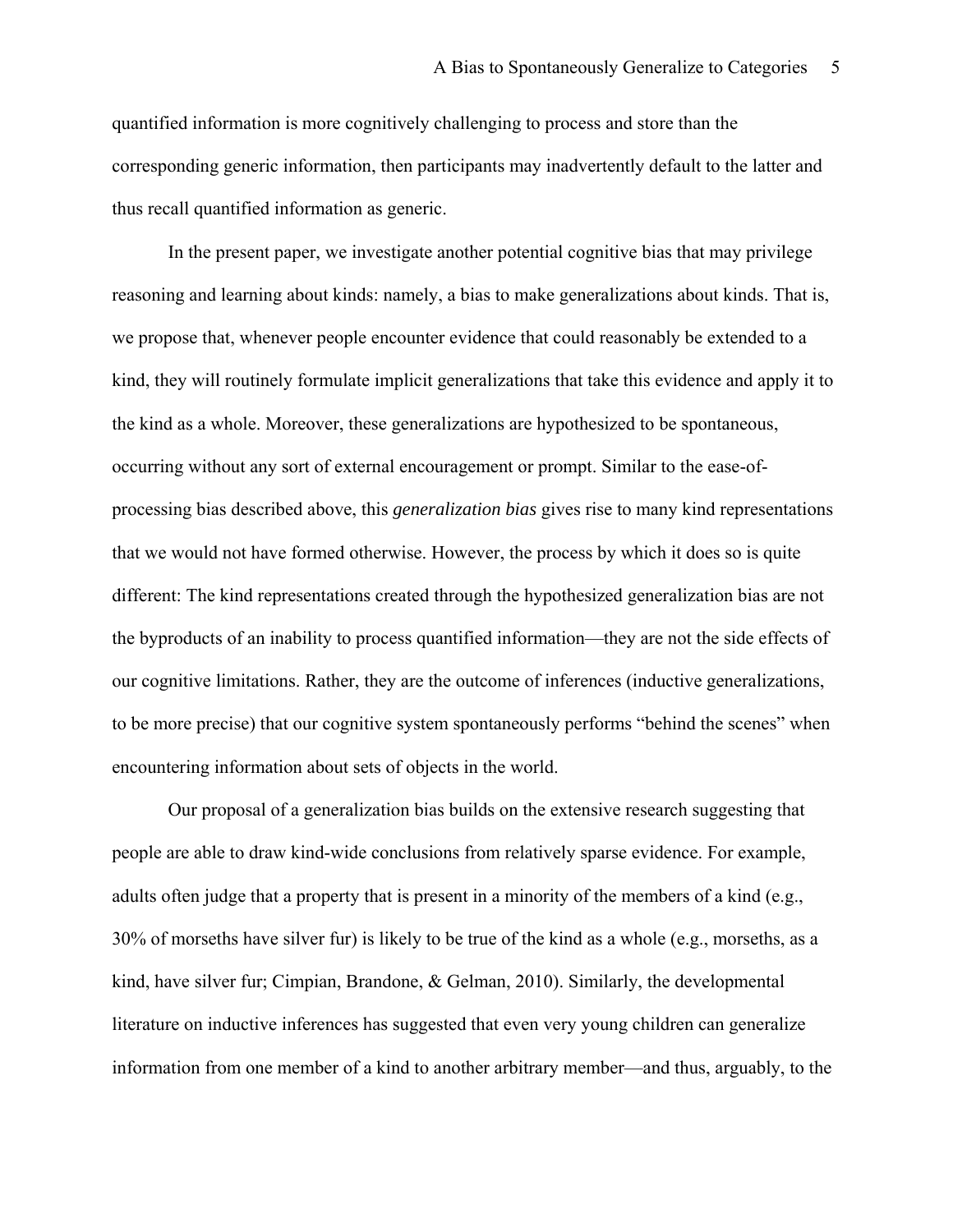entire kind (e.g., Keates & Graham, 2008; Gelman & Markman, 1986, 1987; Graham, Kilbreath, & Welder, 2004; Sutherland & Friedman, 2012, 2013; see also Cimpian & Park, 2014; Csibra & Gergely, 2009).

These findings, however, do not provide evidence for the stronger claim of a *bias* to generalize to kinds. These previous results suggest that people will often draw conclusions about kinds when they are provided with explicit opportunities to do so. For instance, Cimpian and colleagues' (2010) data show that people generalize certain quantified facts to the level of kinds when they are asked whether these generalizations are warranted. It is unclear, however, if people would have drawn the generic conclusions they did *without* the experimenter's prompt. The same point applies to the developmental evidence: The experiments that explored children's generalizations typically provided clear, explicit opportunities for children to make such generalizations. For example, children might be given some information about one member of a kind (e.g., this bird feeds its babies mashed-up food) and then asked if another member of that kind also possesses that feature (e.g., does this other bird feed its babies mashed-up food?; e.g., Gelman & Markman, 1986, 1987). Stronger evidence is needed to demonstrate the existence of a *bias* to generalize to categories. That is, we would need evidence that people make category generalizations spontaneously, in the absence of any external prompts or incentives—or, perhaps, even in the presence of *dis*incentives.

In the studies reported here, we tested whether people spontaneously generalize quantified evidence to the level of a kind in a context where such generalizations actually distract participants from the goal of the task at hand (because generalizing leads to incorrect answers). The task, modeled after Leslie and Gelman (2012), is ostensibly about people's memory for generic and quantified facts about novel animals. In reality, however, our reason for adopting it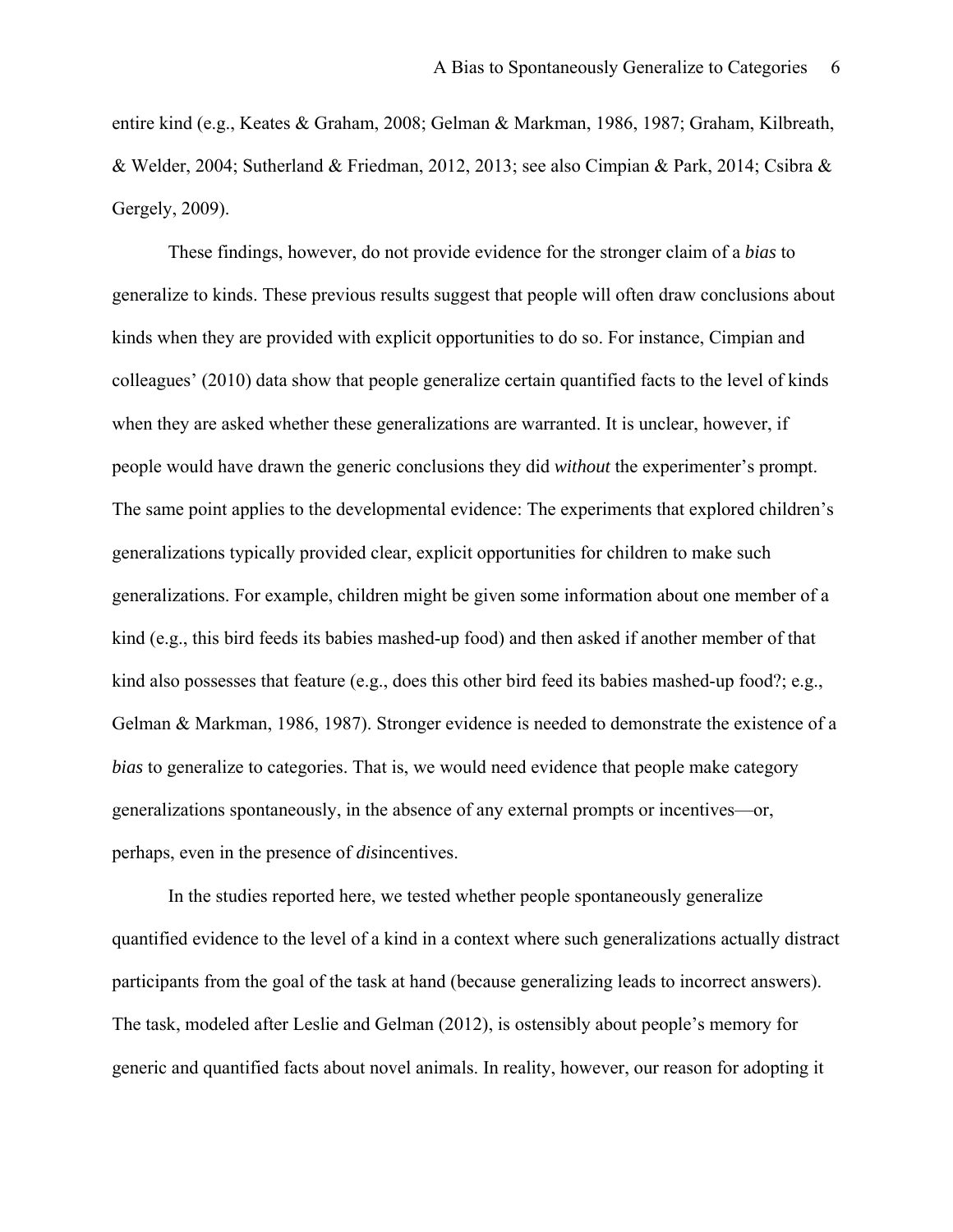was that it can reveal whether people use the evidence provided by the quantified facts (e.g., *all zorbs* eat fruits and vegetables) to draw spontaneous generalizations about the relevant kinds (e.g., *zorbs* eat fruits and vegetables).<sup>1</sup> If participants did so, their gist memory for the quantified facts would arguably be influenced by these generalizations; as a result, they may misremember some of the facts that were originally quantified as being generic on a memory test. Such generalization-induced memory errors, if they occurred, would be both spontaneous (rather than externally prompted) and counter to the incentive structure of the task (where accurate memory was the only criterion for success). Thus, from the novel perspective outlined here, the evidence from this task could speak to the presence of a bias to generalize to categories.

The use of this memory paradigm, however, gives rise to a problem: The prediction of our generalization bias is, at this point, indistinguishable from that of the ease-of-processing bias. That is, both accounts predict frequent conversions from quantified to generic form—albeit for different reasons. While our account suggests that these conversions are a result of spontaneous generalizations, the ease-of-processing account suggests that the conversions would be a result of the resource-intensive nature of processing quantified information, which should lead participants to inadvertently fall back on the easier-to-process kind representations. To circumvent this ambiguity, we manipulated the content of the facts participants were asked to remember. That is, half of the facts described properties that are typically *generalizable* to an entire animal kind (e.g., diet, habitat), whereas the other half described properties that are typically *idiosyncratic* to a particular individual (e.g., temporary states, accidents). There is

<sup>1</sup> We use the term *generalization to a category* as roughly synonymous with *inference about a category*. Thus, the hypothesized bias to spontaneously generalize to categories may also be understood as a bias to draw spontaneous inferences about the features of categories. While there may be differences of opinion as to whether using a universally quantified statement to derive a generic conclusion counts as a generalization per se, this is certainly a non-trivial inductive inference, as quantified statements do not express facts about kinds (e.g., Carlson & Pelletier, 1995; Cimpian et al., 2010; Leslie, 2008).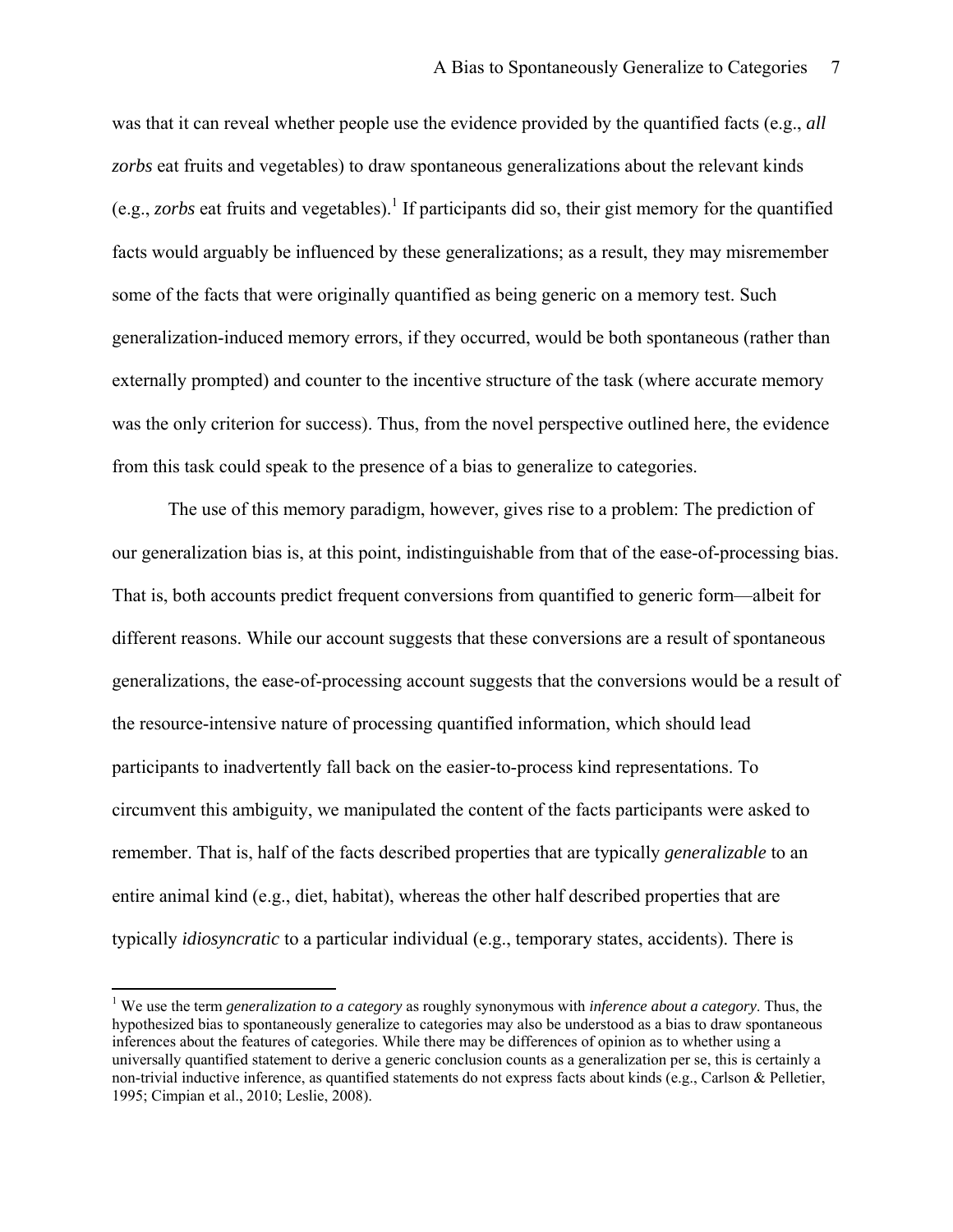extensive evidence that kind generalizations are sensitive to the content of the property being generalized (e.g., Cimpian et al., 2010; Cimpian & Markman, 2008; Gelman, 1988; Gelman & Markman, 1986). This sensitivity to content is, in part, rooted in what are known as *overhypotheses* (e.g., Dewar & Xu, 2010; Goodman, 1955; Shipley, 1993). Overhypotheses are abstract beliefs that specify the types of properties that are likely to be uniform across members of a certain type of category (e.g., categories of animals have uniform diets: horses eat hay, birds eat seeds, etc.). We chose our *generalizable* properties so as to fit under common overhypotheses people might have about animal kinds (e.g., diet: "All zorbs eat fruits and vegetables"), which might thus facilitate kind generalizations from quantified evidence concerning these properties. In turn, because of these generalizations, people should be significantly more likely to misremember quantified facts as generic when the facts are about generalizable properties than when they are about idiosyncratic properties.

Importantly, this prediction is distinct from the prediction of the ease-of-processing claim, which provides no reason to expect an asymmetry in memory errors for generic and quantified facts based on the content of the properties they describe. The ease-of-processing account would instead predict that a quantified fact, regardless of what type of property it is about, is still quantified and thus would be more cognitively taxing to remember, causing people to fall back on an easier-to-process kind representation. (Therefore, in the context of the present task, the ease-of-processing account predicts that we should find more conversions from quantified facts to generic facts for *both* property types. If this prediction is supported, the present studies would also serve as a replication of Leslie and Gelman [2012] and thus provide additional support for the ease-of-processing account.)

In addition to providing evidence for a generalization bias, the present research also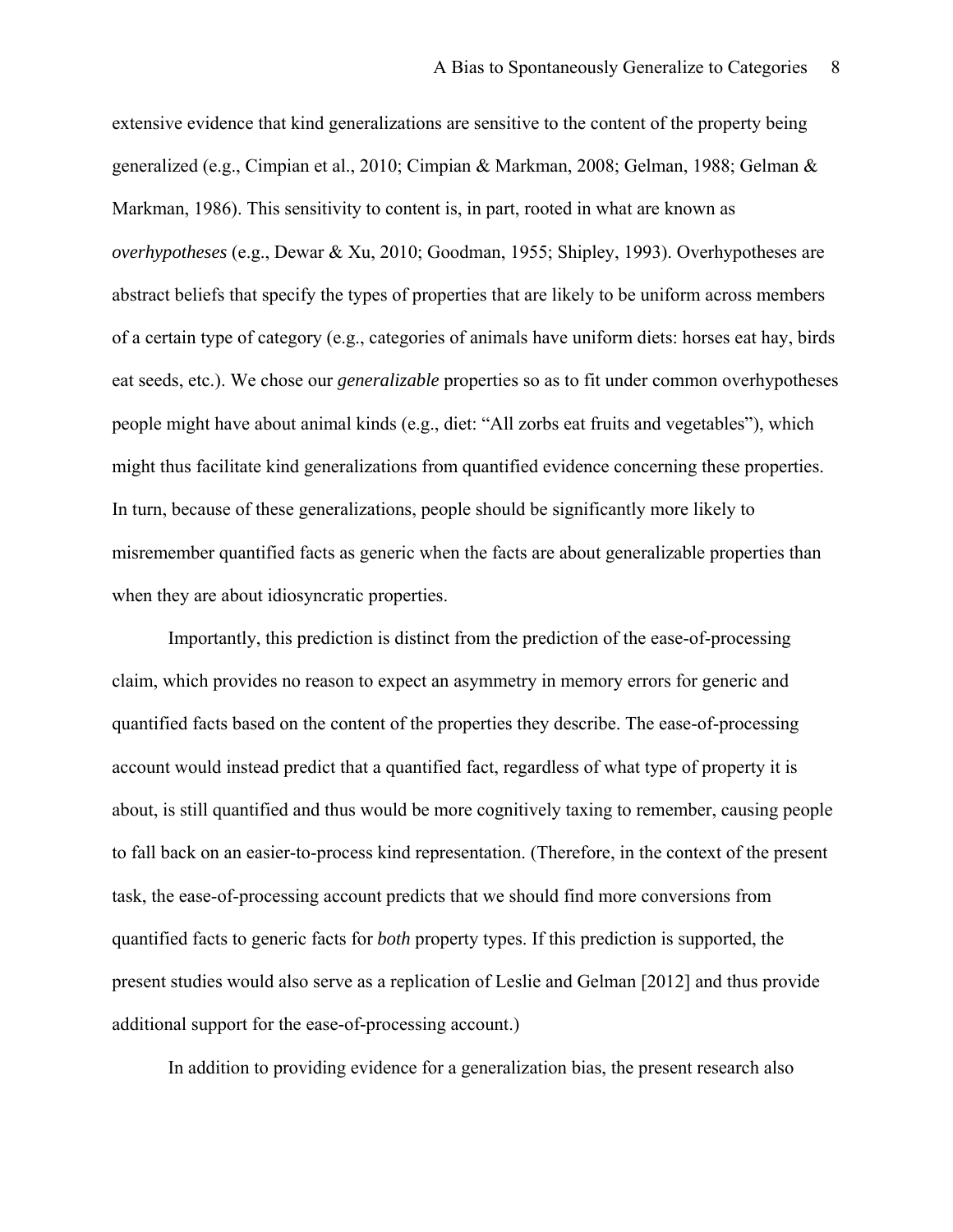sought to investigate some of its characteristics. In particular, we investigated the extent to which this bias can operate in the background, without diverting cognitive resources away from the focus of one's attention. We explored this issue empirically by placing half of the participants under a cognitive load while they were encoding the quantified and generic statements. If the bias to generalize to kinds operates without requiring much cognitive effort, then the participants who are under cognitive load should also misremember the quantified facts as generic more often when these facts are about generalizable (vs. idiosyncratic) properties. Such a result would speak to the low-demand nature of this bias, as well as to the power it has to shape our conceptual knowledge without interfering with ongoing cognitive activities.

 To summarize, we proposed that people have a bias to make generalizations about categories. If such a bias were in place, then one symptom of it should be a tendency to make spontaneous kind generalizations even in contexts where such generalizations are unwelcome. In the current memory paradigm, such spontaneous generalizations should lead people to mistakenly recall quantified facts as generic, and these mistakes should be more frequent when the facts are about generalizable properties (which facilitate the unwanted kind generalizations) than when the facts are about idiosyncratic properties. By manipulating whether participants had to perform a concurrent task while encoding the generic and quantified facts, we were also able to test whether this generalization bias requires only minimal cognitive resources to operate. Experiments 1 to 4 provided consistent support for our proposal of a generalization bias. In addition, Experiments 2 to 4 addressed two alternative explanations for the findings.

#### **Experiment 1**

#### **Method**

**Participants.** The participants were 187 undergraduate students from a large public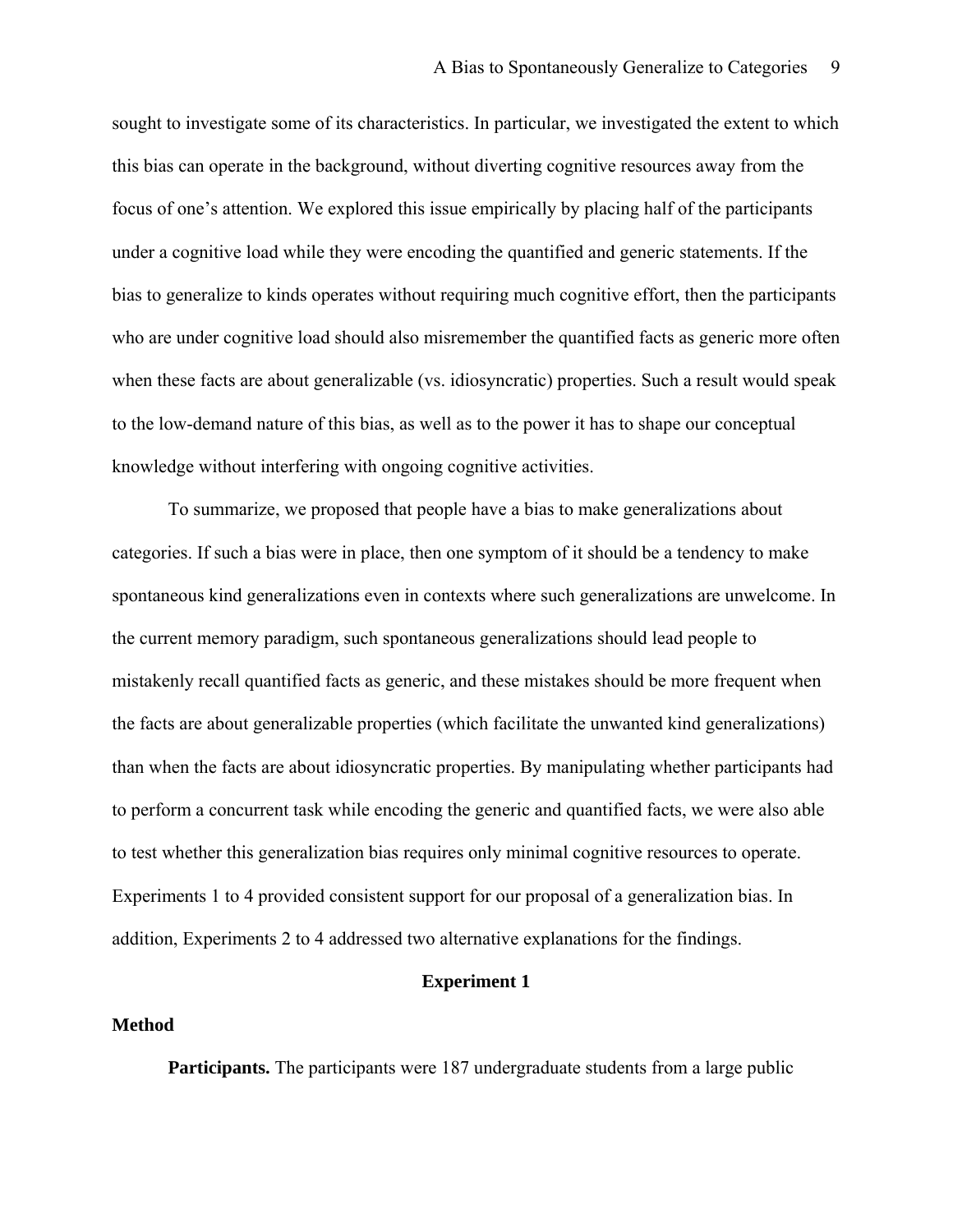university in the Midwestern US. All were native English speakers. The reward for participation was course credit or \$5. Participants were randomly assigned to either a No Load ( $n = 93$ ) or a Cognitive Load  $(n = 94)$  condition.

 **Items.** We used 16 facts about novel animals (see Table 1), each of which could be presented either as universally quantified (e.g., "All zorbs eat fruits and vegetables") or as generic (e.g., "Zorbs eat fruits and vegetables"). However, the same fact was never presented in both forms to the same participant. In addition, half of the facts described generalizable properties (e.g., eating fruits and vegetables), and half described idiosyncratic properties (e.g., getting mud in their hair). The generalizable and idiosyncratic properties were matched in average length (both *M*s = 4.75 words). Moreover, in a separate norming study, we asked participants ( $N = 43$ ) to judge how many members of a kind were likely to possess these properties (e.g., "If you had to guess, what percentage of stups get mud in their hair?"), given that at least one member of the kind had the property. The results confirmed that all of the generalizable properties were indeed judged to be more generalizable (range = 75.1% to 85.7% of category members have the property) than all of the idiosyncratic properties (range = 14.0% to 55.4%); this difference was significant,  $M_{generalizable} = 80.9\%$  versus  $M_{idiosyncratic} = 42.2\%, t(42) =$ 9.56,  $p < .001$ .

 The 16 facts were presented in one of three random orders, each of which had two versions. The three random orders were generated with the constraint that no more than three facts of the same form (i.e., "all" or generic) or containing the same type of property (i.e., generalizable or idiosyncratic) should occur in a row. The two versions of each order were identical except with respect to the generic/universal form of each fact: If a fact was generic in one version, it was universally quantified in the other version, and vice versa.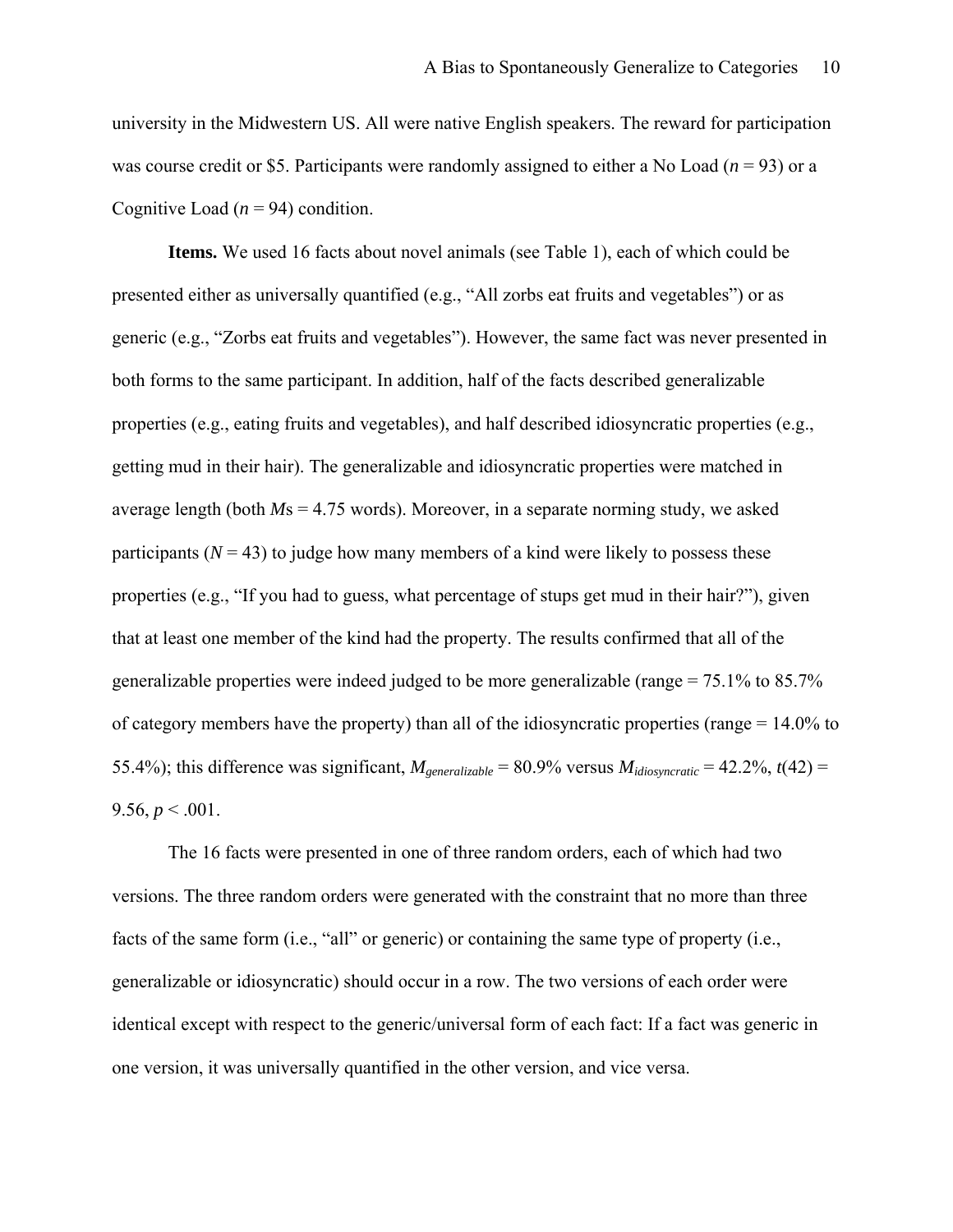**Procedure and Design.** Testing occurred in small groups of up to six participants. To avoid overwhelming participants' memory capacity, the 16 facts were split into two blocks of eight, each of which contained four facts in generic form and four in "all" form, as well as four generalizable and four idiosyncratic properties. The same three-phase procedure, described next, was followed for both blocks.

 **1)** *Learning phase***.** In the No Load condition, the experimenter asked participants to pay close attention to the sentences because they would be asked to recall them in a later test. Then, she read aloud the eight facts from the first block. As the participants listened to the facts, they followed along in a booklet that contained only line drawings of the novel animals referenced in these facts (and not the facts themselves). The procedure for the Cognitive Load condition was identical, except that participants were also asked to rehearse a string of six digits while listening to the facts and following along in their booklets. Immediately after listening to the facts, participants were asked to recall the digits in the order in which they were presented (for similar methods of inducing cognitive demands, see Baddeley & Hitch, 1974; Gilbert & Hixon, 1991).

**2)** *Distractor phase***.** All participants were then asked to complete a four-minute distractor task in which they completed a series of multi-digit multiplication problems.

**3)** *Recall phase***.** Next, participants received a second booklet with the same drawings as the booklet from the learning phase. Participants were asked to go through the booklet and write what they remembered of the sentences that the experimenter had read for each page. They were asked to write in full sentences. Because our main interest was in participants' memory for the scope of the facts (generic vs. "all") rather than in their memory for the content of these facts, we provided two strong clues to the content of each sentence: the bare singular form of the relevant novel noun (e.g., zorb) and an additional noun from the fact (e.g., vegetable; see Table 1 for full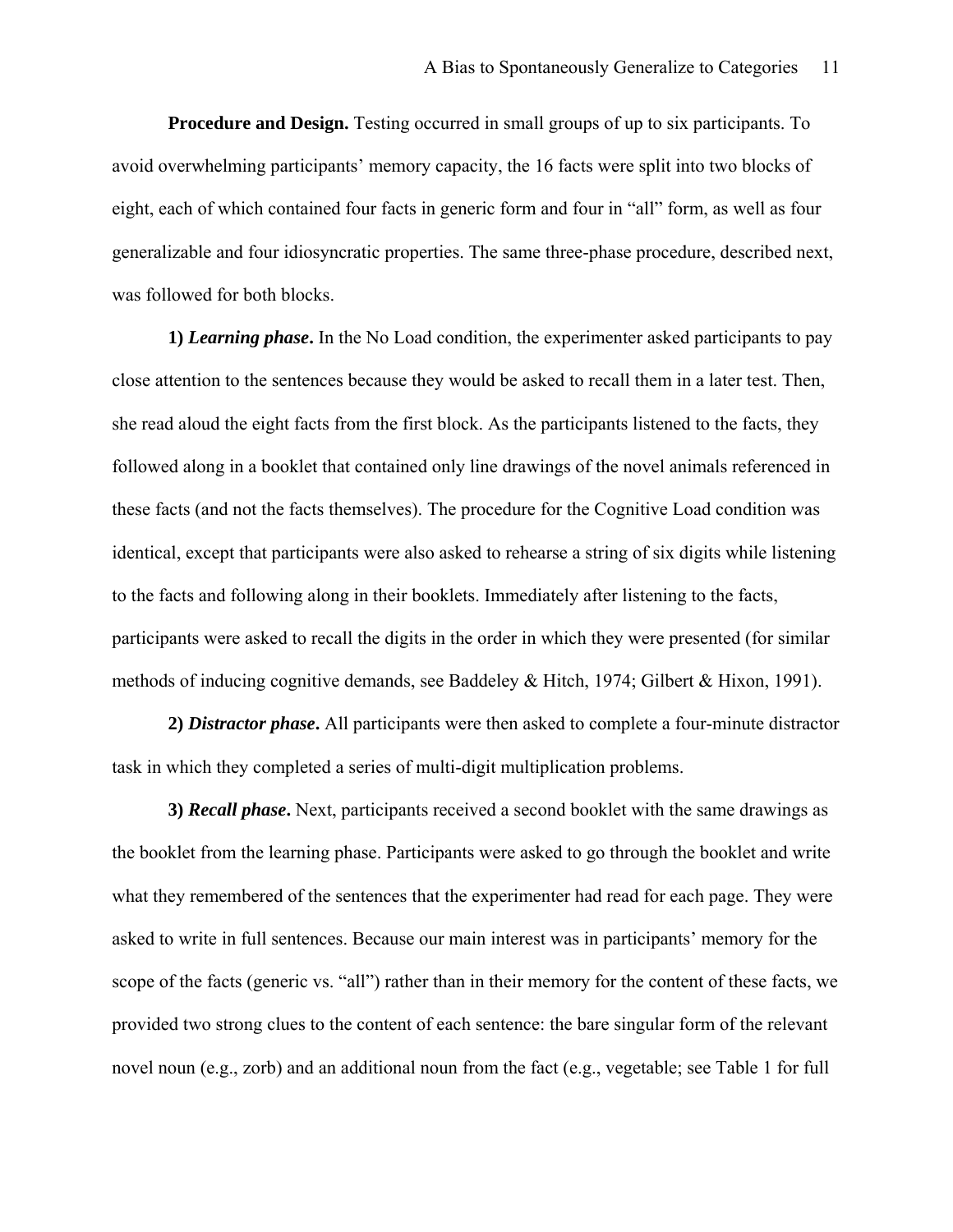list of clues).

Once participants finished writing down their recall responses for the first block, the three phases (learning, distractor, and recall) were repeated for the second block of eight sentences. $2$ 

The design of our study can be summarized as follows: 2 (fact form: generic vs. "all"; within subject)  $\times$  2 (property type: generalizable vs. idiosyncratic; within subject)  $\times$  2 (cognitive load: load vs. no load; between subjects).

 **Coding.** One researcher coded participants' recalled sentences into one of three mutually exclusive categories depending on their scope: generic, "all," and "other" (which also included failures to recall anything). If a sentence was about a kind as a whole (e.g., "Zorbs like to eat vegetables"), it was coded as generic.<sup>3</sup> If a sentence was about all members of a kind (e.g., "All zorbs eat fruits and vegetables"), it was coded as "all." If a sentence was about a single instance of a kind or had indeterminate scope (e.g., "Eat fruits and vegetables"), it was coded as "other." These three categories accounted for 49.7%, 31.0%, and 19.4% of participants' responses, respectively.<sup>4</sup> A second researcher, blind to the load condition and the original form of the fact, coded the responses of 167 of the 187 subjects (20 subjects were used for training). Cohen's

<sup>&</sup>lt;sup>2</sup> Approximately half of the participants received a slight variant of this procedure, in which (1) the booklets used during the learning phase listed the same two clues as those in the recall phase (rather than no clues), and (2) the Cognitive Load condition involved rehearsing a string of eight digits (rather than six). Because this procedural variant did not interact significantly with either of the variables of interest (property type and cognitive load), we report the data collapsed across it.

 $3$  The vast majority of sentences coded as generic had either bare plural noun phrases (e.g., "Reesles like to swim in the ocean") or indefinite singular noun phrases (e.g., "A dax stores its food in its cheeks") in the subject position. However, we also coded as generic a number of sentences with (what appeared to be) bare singular noun phrases in the subject position (e.g., "Glippet keep their nests on mountain peaks"). This coding decision was based on the assumption that some participants may have been unsure of how to pluralize the novel nouns provided (e.g., some may have thought that the plural of *glippet* may be *glippet*, on analogy with *sheep* or *deer*). This latter type of generic accounted for only 5.3% of responses coded as generic. Moreover, when the data were analyzed without these generics, the results replicated those reported in the main text. Also note that we did not code definite singular noun phrases as generic. Even though such noun phrases can in principle refer to a kind, their generic use is rare (e.g., Gelman, Coley, Rosengren, Hartman, & Pappas, 1998). Moreover, since one of the clues provided to participants was a picture of a *single* exemplar from the relevant category, the task context made it very likely that subjects' definite singular nouns (e.g., "the oller") were referring to the exemplars on the page in front of them.

<sup>&</sup>lt;sup>4</sup> The 19.4% "other" responses consisted of 11.8% responses about single instances ( $M_{generalizable} = 10.6\%$ ;  $M_{idiosyncratic}$  $= 13.0\%$ ) and 7.6% responses that had indeterminate scope (the latter percentage includes skipped responses).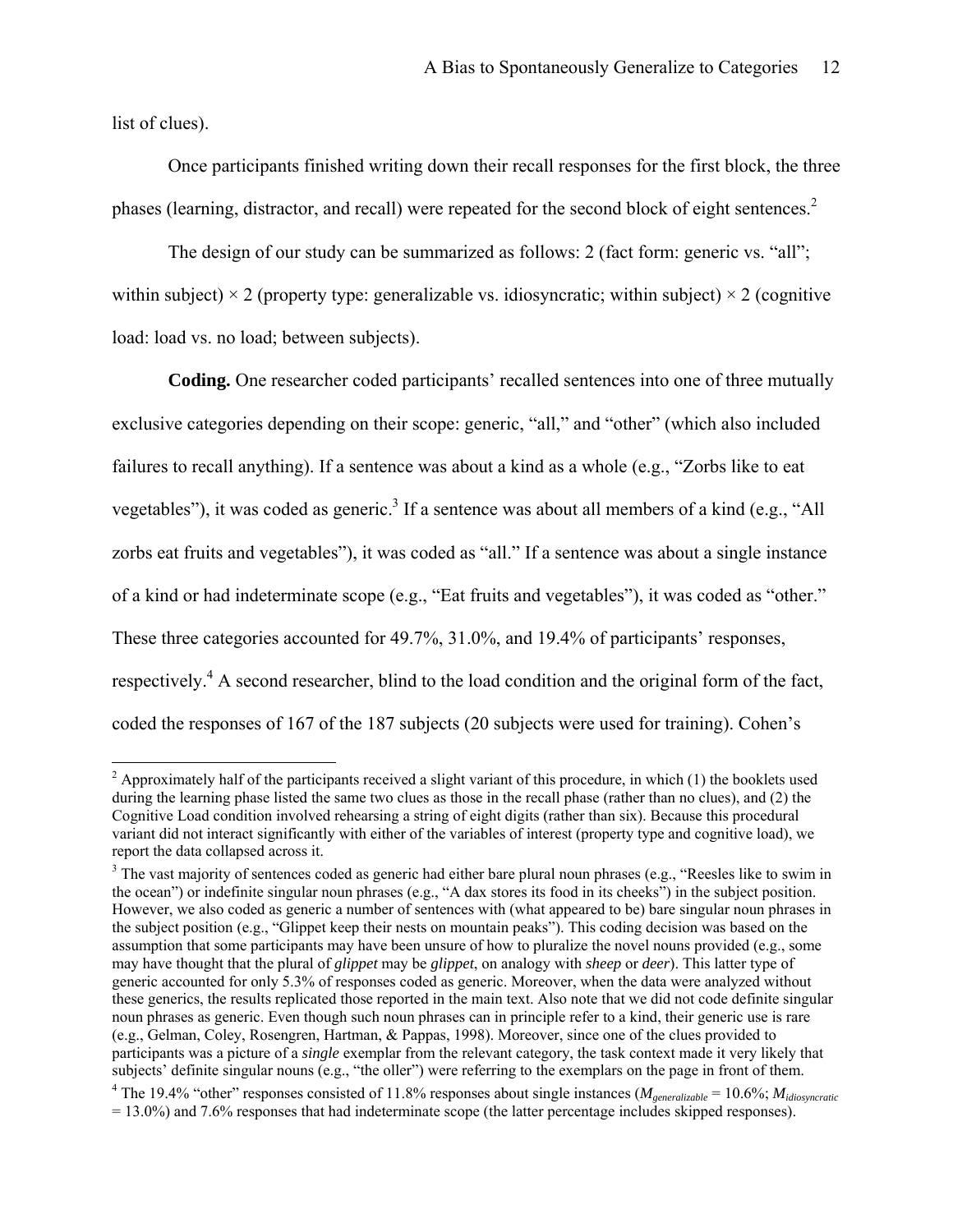kappas for the generic, "all," and "other" coding categories were .97, 1.0, and .95, respectively, and disagreements were resolved through discussion.

We also coded Cognitive Load participants' memory for the digits they were asked to rehearse while they were listening to the facts. Two researchers independently rated each participant's recalled digit strings on a scale from 1 [completely wrong or missing] to 5 [completely correct].<sup>5</sup> Inter-rater agreement was high,  $r = .93$ . Each subject's final rating was the average of the two researchers' ratings, except in cases where their scores differed by more than one point. In such cases, the researchers discussed the disagreement and reached a mutually agreeable rating.

**Dependent Measure.** In light of the prior evidence for the efficiency of kind-based computations (e.g., Hollander et al., 2002; Leslie & Gelman, 2012), it is likely that participants will, on the whole, be more likely to mistakenly recall "all" statements as generic rather than the reverse. Our proposal of a bias to generalize to categories makes two additional predictions: (1) the magnitude of this asymmetry in memory errors (i.e., more "all"-to-generic than generic-to- "all" conversion errors) should be greater when the facts concern generalizable properties than when they concern idiosyncratic properties, and (2) this property effect should be observed even when participants have few cognitive resources available.

To test these predictions, we calculated the difference score between "all"-to-generic and generic-to-"all" memory conversions, separately for the generalizable and the idiosyncratic properties. This calculation proceeded in two steps. First, we calculated the percentage of statements that were originally presented in "all" form that were instead recalled in generic form, and the percentage of statements originally presented in generic form that were instead recalled

 $<sup>5</sup>$  The intermediary scale points were labeled as follows: 2 [very few correct numbers in the correct order], 3 [some</sup> of the correct numbers in the correct order], and 4 [minor errors (e.g., one number missing or out of order)].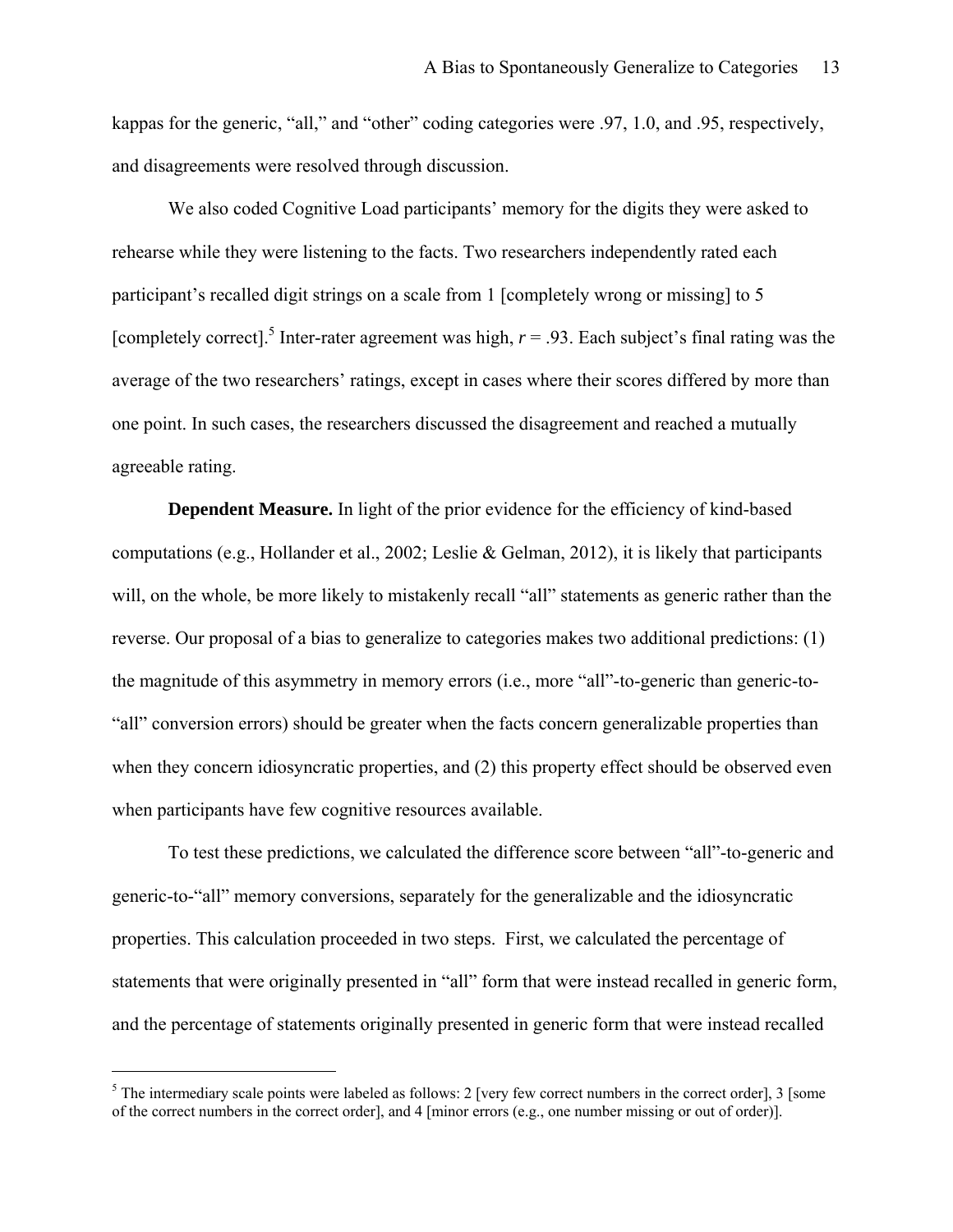in "all" form. These conversion scores were calculated for each individual participant, separately for the generalizable and idiosyncratic properties. Second, we took each participant's percentages of "all"-to-generic conversions and subtracted from them the participant's percentages of generic-to-"all" conversions, again separately for the generalizable and idiosyncratic properties. Thus, each participant received two final difference scores (one for each property type), which we will refer to as *generalization-bias scores* from here on.

 Our predictions can be assessed by testing, first, whether participants' generalization-bias scores are higher for facts that describe generalizable properties than for facts that describe idiosyncratic properties, and second, whether this difference is present both when cognitive resources are intact and when they are taxed.

## **Results**

**Data Analysis Strategy.** Participants' generalization-bias scores clustered in the upper half of the range and were thus non-normally distributed (Shapiro-Wilk test,  $p < .001$ ). Because of this violation of parametric assumptions, we analyzed the data using ordinal logistic regressions (OLRs) computed using the Generalized Estimating Equations command in SPSS. Cognitive load was a between-subjects factor in this analysis, and property type was a withinsubject factor.<sup>6</sup>

 **Cognitive Load Manipulation Checks.** If participants in the Cognitive Load condition complied with our instructions to rehearse the string of digits provided by the experimenter, then they should have reasonably accurate memory for these digits. Very poor digit recall is most likely a sign that the subjects did not rehearse the digits and were not actually under a cognitive load (see Gilbert & Hixon, 1991, for a similar argument). Thus, we excluded from the analyses any subjects whose average digit memory scores were below 2 on the 1–5 scale described in the

<sup>&</sup>lt;sup>6</sup> Despite the assumption violations, the results of the OLRs were replicated with analyses of variance (ANOVAs).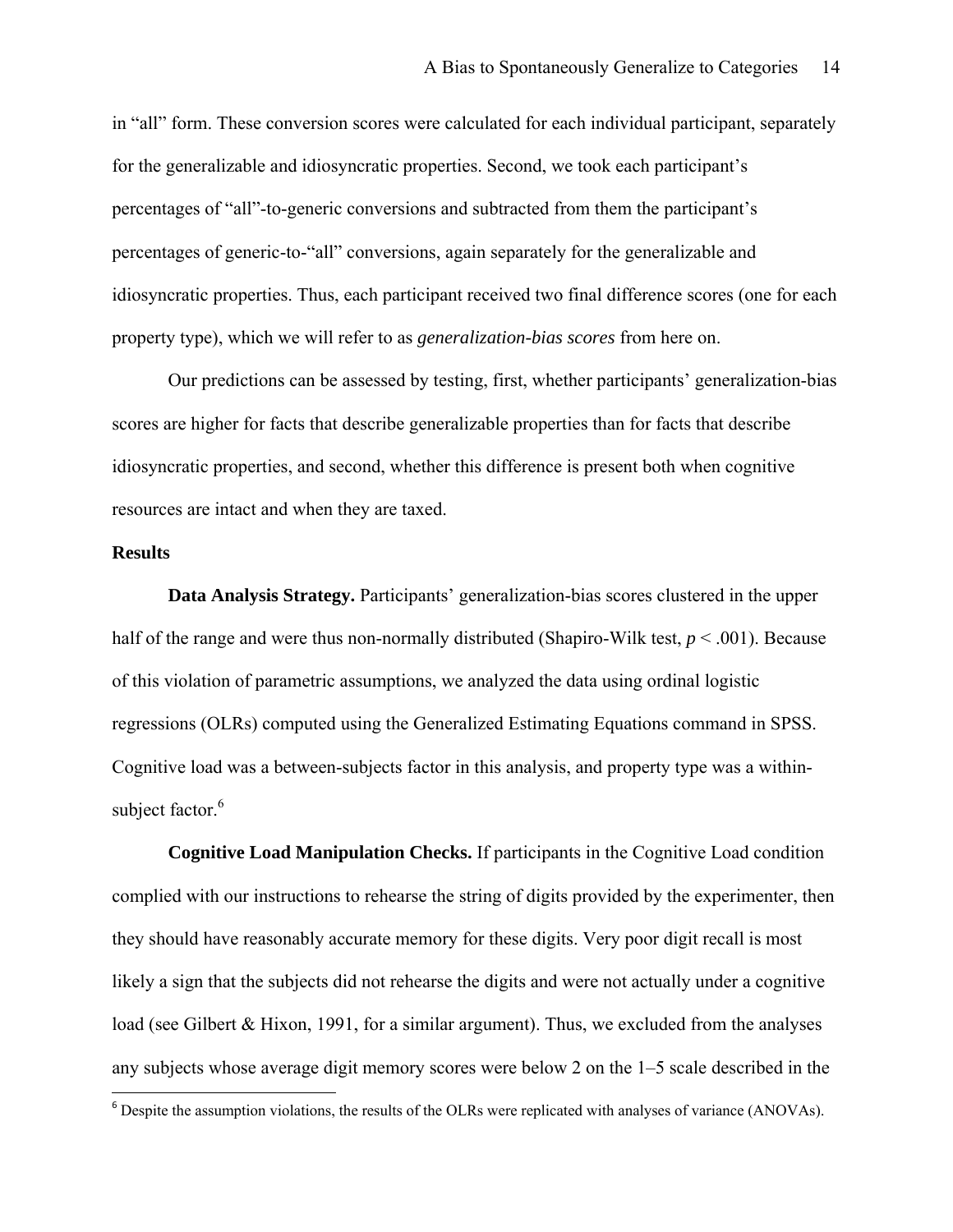Method ( $n = 13$ ;  $M_{\text{digit memory}} = 1.37$ ). This left 81 subjects in the Cognitive Load condition. (Note that all of the significant results reported below remain significant even if these subjects are not excluded.)

 As an additional check that the 81 remaining Cognitive Load participants were indeed under a load, we tested their accuracy on the primary task (fact recall) relative to the participants in the No Load condition. If the cognitive load imposed a burden on working memory resources, Cognitive Load participants should have less accurate memory compared to participants in the No Load condition. Consistent with this prediction, Cognitive Load participants were significantly less likely than No Load participants to recall the facts in the correct form (*M*s = 38.0% and 52.2% of responses were recalled in the correct form, respectively), Wald  $\gamma^2(1)$  = 28.89,  $p < .001$ ,  $d = 0.75$  (see also Table 2 and the Appendix). Thus, it seems reasonable to assume that our cognitive load manipulation was successful in inducing different cognitive demands on the two groups of participants.

**First Prediction: A Main Effect of Property Type.** To reiterate, we proposed that people are biased to spontaneously generalize to kinds. In the context of our task, this bias might prompt spontaneous generalizations to the kind level especially when the evidence warrants such generalizations. Thus, when a novel property is generalizable—the sort of property that is typically true of kinds—participants may be particularly likely to use the quantified evidence at hand (e.g., "All zorbs eat fruits and vegetables") to implicitly infer something about the kind itself (e.g., zorbs, as a kind, have this sort of diet). These generalizations, should they occur, would lead to higher generalization-bias scores for generalizable properties than for idiosyncratic properties. In line with this prediction, the OLR revealed a significant main effect of property type, such that participants had higher generalization-bias scores for facts about generalizable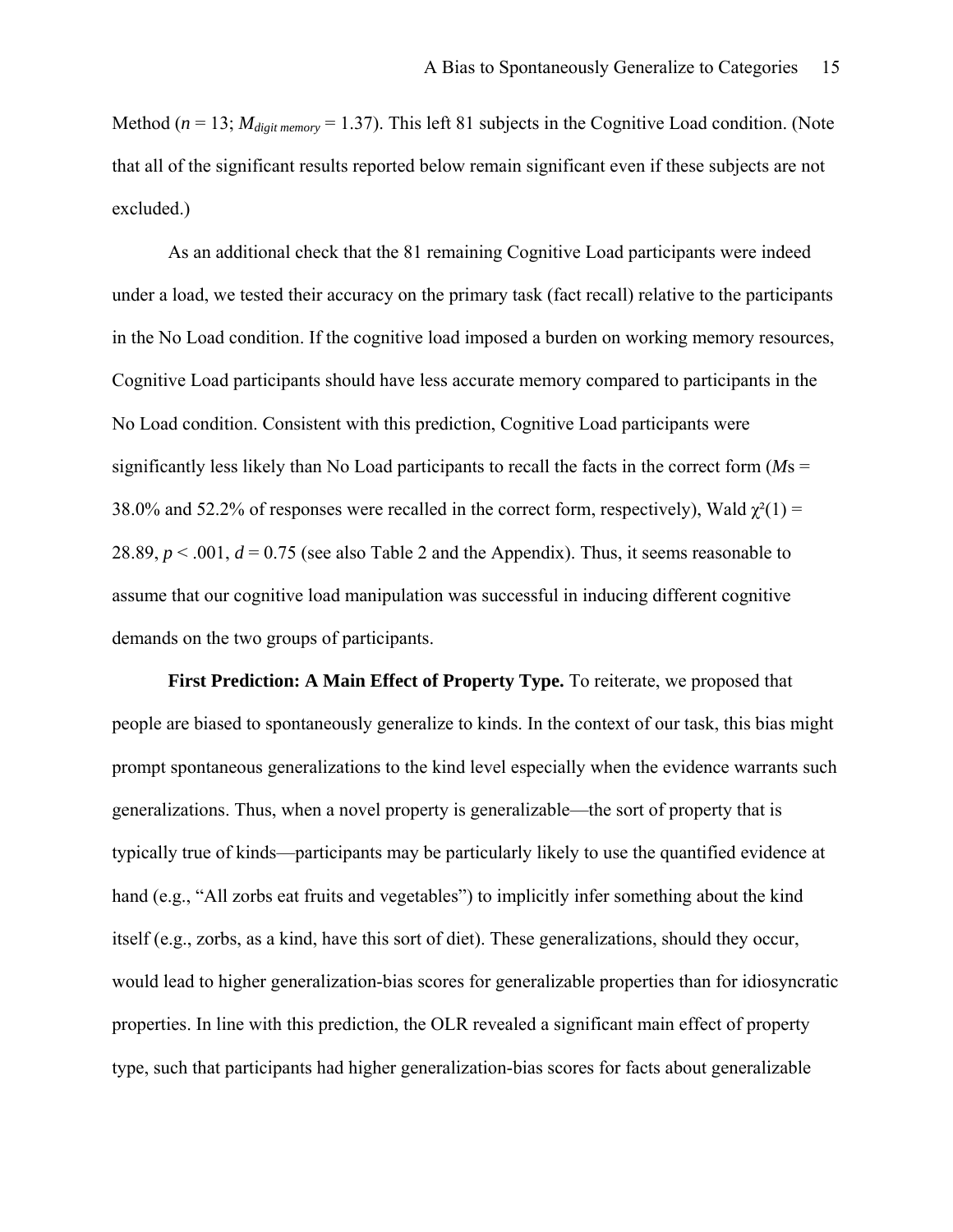properties (*M* = 24.1% more "all"-to-generic than generic-to-"all" conversions) than for facts about idiosyncratic properties ( $M = 16.0\%$ ), Wald  $\chi^2(1) = 12.11$ ,  $p = .001$ ,  $d = .13$ .

As a reminder, participants' generalization-bias scores are calculated as the difference between their "all"-to-generic and generic-to-"all" conversions. However, it is the "all"-togeneric conversions that are of most interest to us here because they are the direct byproducts of the hypothesized bias to generalize to kinds. Therefore, we also tested whether these key "all" to-generic conversions were significantly more common for the generalizable than the idiosyncratic properties. Indeed, as predicted, participants were significantly more likely to misrecall "all" facts as generic when the facts described generalizable properties ( $M = 48.0\%$  of "all" facts) than when they described idiosyncratic properties  $(M = 41.7\%)$ , Wilcoxon  $Z = 3.62$ , *p*  $< 0.001$ .

We also explored whether the effect of property type held up at the level of individual participants. Specifically, we compared the number of participants who had higher generalization-bias scores for the generalizable than for the idiosyncratic properties with the number of participants who had the opposite pattern (higher generalization-bias scores for idiosyncratic properties). Consistent with our prediction, there were significantly more participants with higher generalization-bias scores for the generalizable properties (37.9% of participants) than participants with higher generalization-bias scores for the idiosyncratic properties (17.8% of participants),  $p < .001$  by a sign test.

Finally, participants' generalization-bias scores were significantly greater than zero, both for the generalizable properties (one-sample Wilcoxon test,  $Z = 4.92$ ,  $p < .001$ ) and for the idiosyncratic properties (one-sample Wilcoxon test,  $Z = 3.13$ ,  $p = .002$ ), indicating that there were significantly more "all"-to-generic than generic-to-"all" conversions for both of these types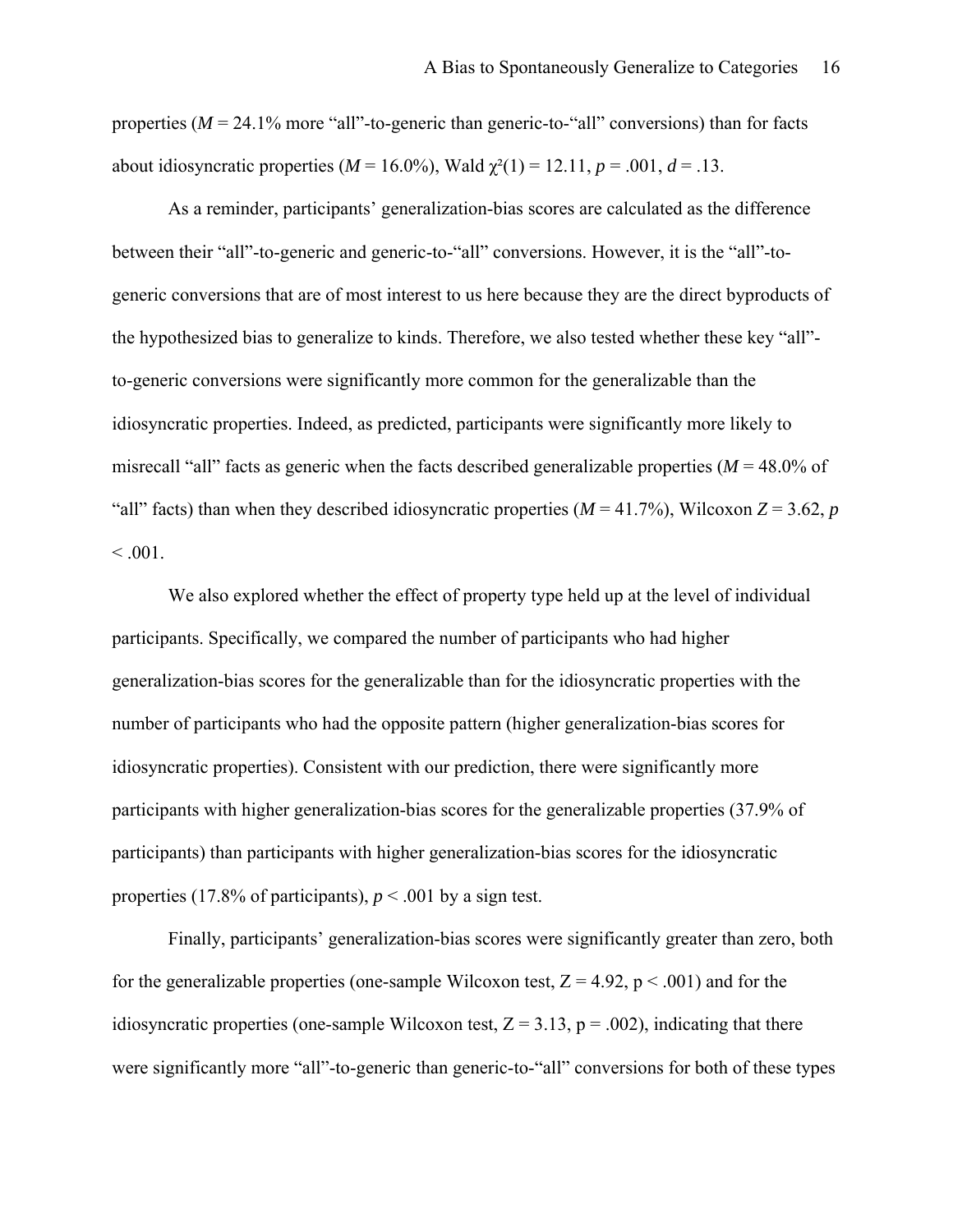of facts. These differences are consistent with prior arguments that suggest generic facts impose a lower processing burden relative to quantified facts (e.g., Leslie & Gelman, 2012).

#### **Second Prediction: An Effect of Property Type in Both the Cognitive Load and the**

**No Load Conditions.** We also hypothesized that the bias to generalize to kinds operates without much cognitive effort. Thus, our second prediction was that this bias should influence participants' memory, regardless of whether or not they are asked to perform another task while listening to the experimenter's facts. In other words, we predicted that there would be a statistically significant effect of property type in both the No Load and the Cognitive Load conditions.

Consistent with our prediction, participants' generalization-bias scores were higher for statements that described generalizable properties than for statements that described idiosyncratic properties both in the No Load condition, Wald  $\chi^2(1) = 6.63$ ,  $p = .010$ ,  $d = 0.15$ , and in the Cognitive Load condition, Wald  $\chi^2(1) = 5.41$ ,  $p = .020$ ,  $d = 0.12$ . Additionally, there was no significant difference between the magnitude of the property type effect in each load condition, as the OLR revealed no trace of an interaction between property type and cognitive load, Wald  $\gamma^2(1) = 0.08$ ,  $p = .78$  (see Table 2 and the Appendix for means).<sup>7</sup>

Individual participants' response patterns pointed to the same conclusion: There were significantly more participants who had higher generalization-bias scores for the generalizable (vs. the idiosyncratic) properties than participants who had higher scores for the idiosyncratic (vs. the generalizable) properties in both the No Load and the Cognitive Load conditions,  $p_s =$ .005 and .053, respectively, by sign tests.

## **Discussion**

<sup>&</sup>lt;sup>7</sup> The main effect of cognitive load was not significant either,  $M_{No\ Load} = 18.3\%$  vs.  $M_{Cogniive\ Load} = 22.1\%$  more "all"to-generic than generic-to-"all" conversions, Wald  $\chi^2(1) = 0.15$ ,  $p = .70$ ,  $d = 0.06$ .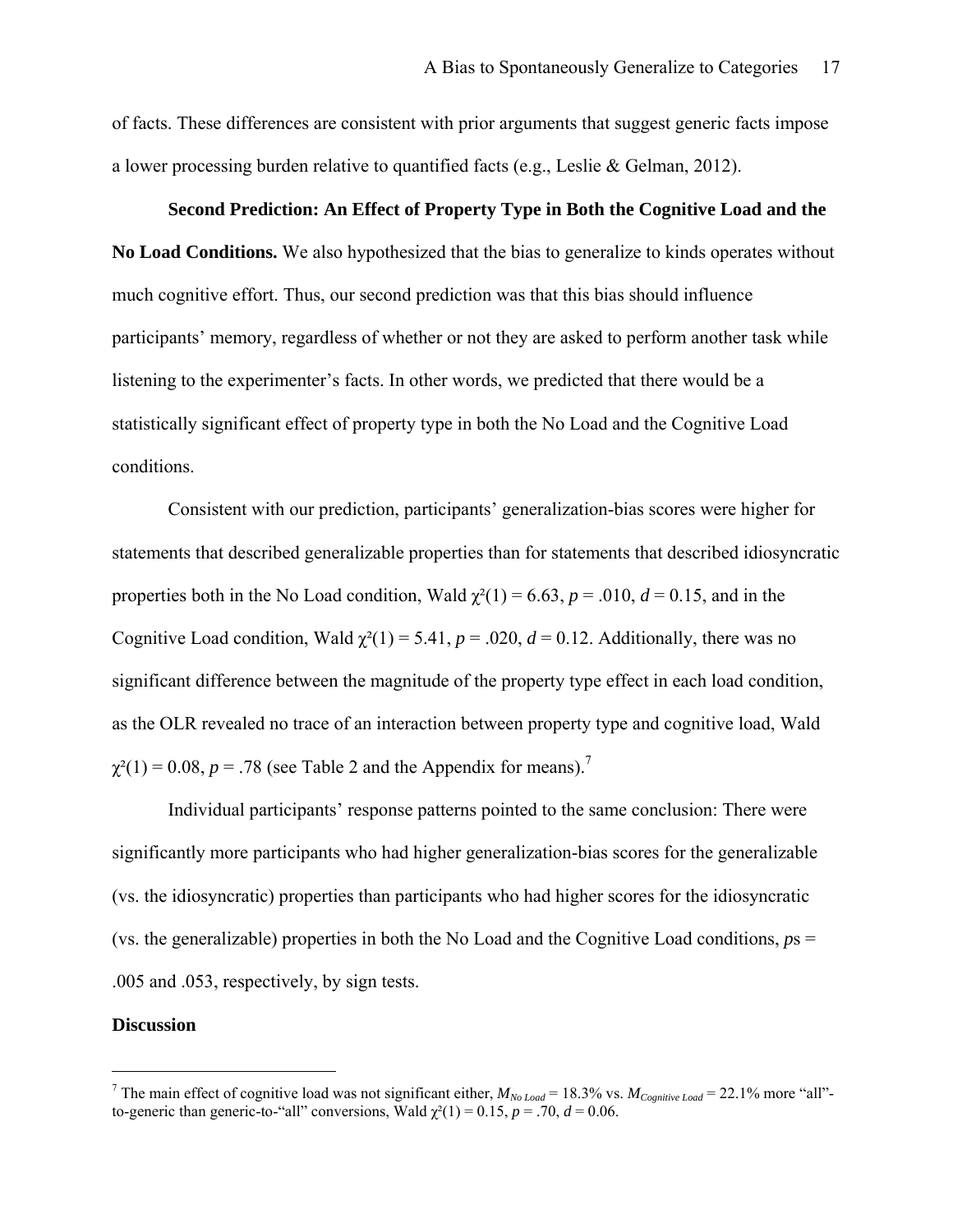To summarize, we found that participants were more likely to misremember quantified facts as generic (rather than vice-versa) when these facts were about properties that are typically generalizable to a kind (e.g., "All zorbs eat fruits and vegetables") than when they were about properties that are typically more idiosyncratic (e.g., "All stups get mud in their hair"). This finding is in line with our main proposal that people are biased to make spontaneous kind generalizations and are therefore likely to generalize quantified evidence to kinds even in circumstances where such generalizations interfere with correct performance.

There is, however, an alternative explanation for these findings. Perhaps people don't generalize the quantified evidence about generalizable properties to the relevant kinds, as we hypothesized. Rather, universally quantified and generic statements may simply be *closer in their meaning*—and thus *more confusable*—when they describe generalizable properties than when they describe idiosyncratic properties. For instance, hearing that "zorbs eat fruits and vegetables" might lead people to expect that the vast majority of zorbs do so (Cimpian et al., 2010), which would then make this statement similar in meaning with a statement such as "all zorbs eat fruits and vegetables." If generic and "all" statements are seen as meaning roughly the same thing in this particular case, then people might just produce the shorter of the two statements at recall, leading to an increased rate of "all"-to-generic conversions compared to generic-to-"all" conversions. (Again, no kind generalizations of the sort we hypothesize are invoked by this alternative account.) In contrast, generic statements about idiosyncratic properties (e.g., "Stups get mud in their hair") may *not* be seen as being similar/confusable in meaning with the corresponding universally quantified statements (e.g., "All stups get mud in their hair"), in part because generics about such properties suggest relatively low prevalence levels (Cimpian et al., 2010, Experiment 3). For idiosyncratic properties, then, people may be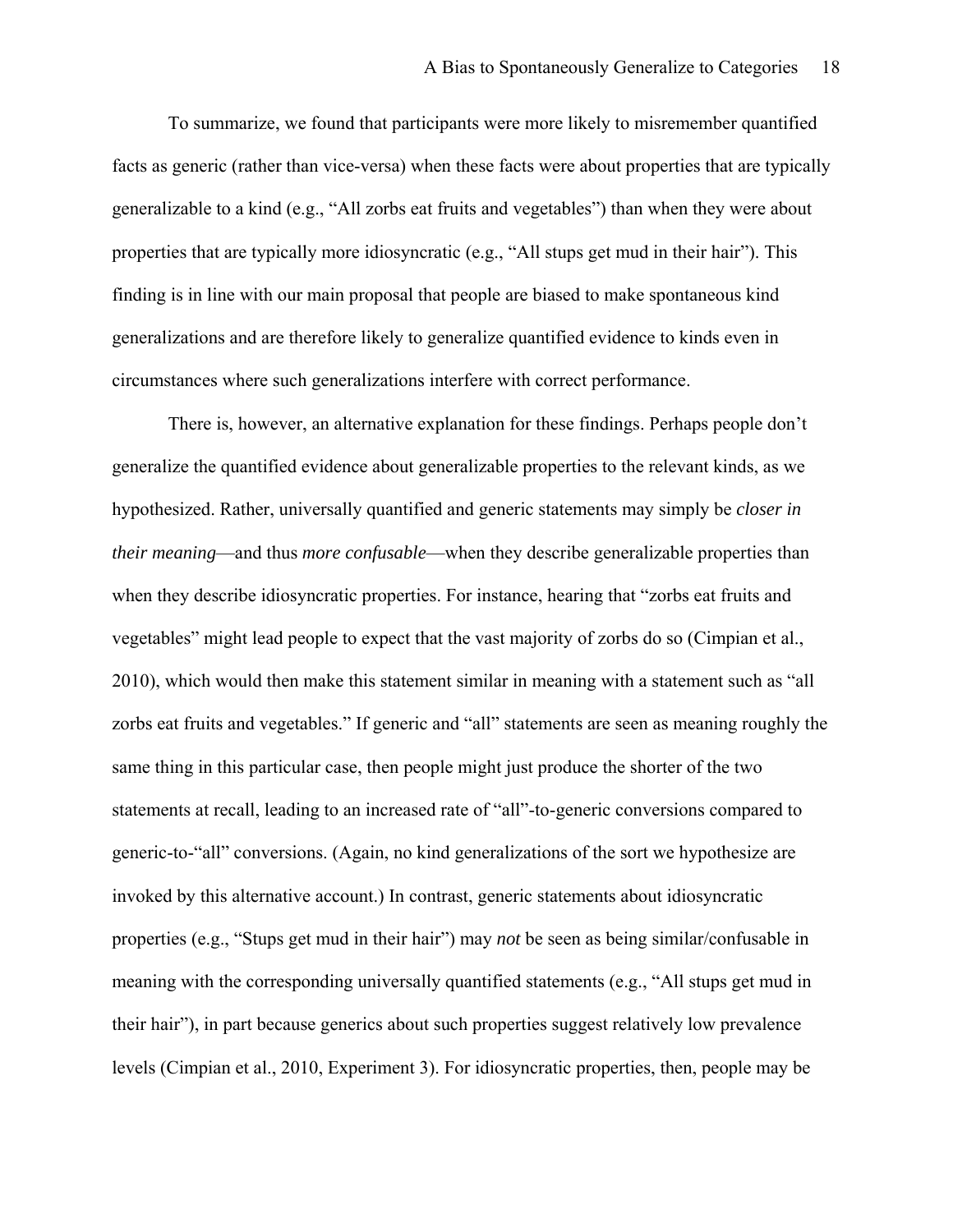*less* inclined to use the shorter generic statements as stand-ins for universally quantified statements (because their meanings are not seen as interchangeable), leading to lower, and more symmetrical, numbers of "all"-to-generic and generic-to-"all" errors.

Although intuitively plausible, this alternative cannot explain other aspects of the results obtained in Experiment 1. For example, if generic and "all" statements are more confusable for generalizable properties, then it is hard to explain why the percentage of correct responses for these properties  $(M = 46.5\%)$  was nearly identical to the percentage of correct responses for the supposedly less-confusable generic and "all" statements about idiosyncratic properties (*M* = 44.8%; Wilcoxon  $Z = 1.23$ ,  $p = .22$ ). The confusability alternative straightforwardly predicts that people should be correct *less often* for the generalizable properties. This result, however, is suggestive but not conclusive, so we conducted Experiment 2 in order to provide a more definitive test of this alternative explanation. Specifically, we measured and statistically adjusted for the perceived similarity/confusability of "all" and generic statements about generalizable and idiosyncratic properties. If the confusability alternative is correct, then taking participants' judgments of meaning similarity into account when testing for an effect of property type should eliminate the difference in generalization-bias scores observed in Experiment 1. In contrast, we predicted that the effect of property type on generalization-bias scores would replicate even when controlling for this measure of similarity/confusability.

#### **Experiment 2**

#### **Method**

 **Participants.** Eighty-six participants were recruited using Amazon's Mechanical Turk platform and completed the study online. All were native English speakers residing in the US. The reward for participation was \$0.75.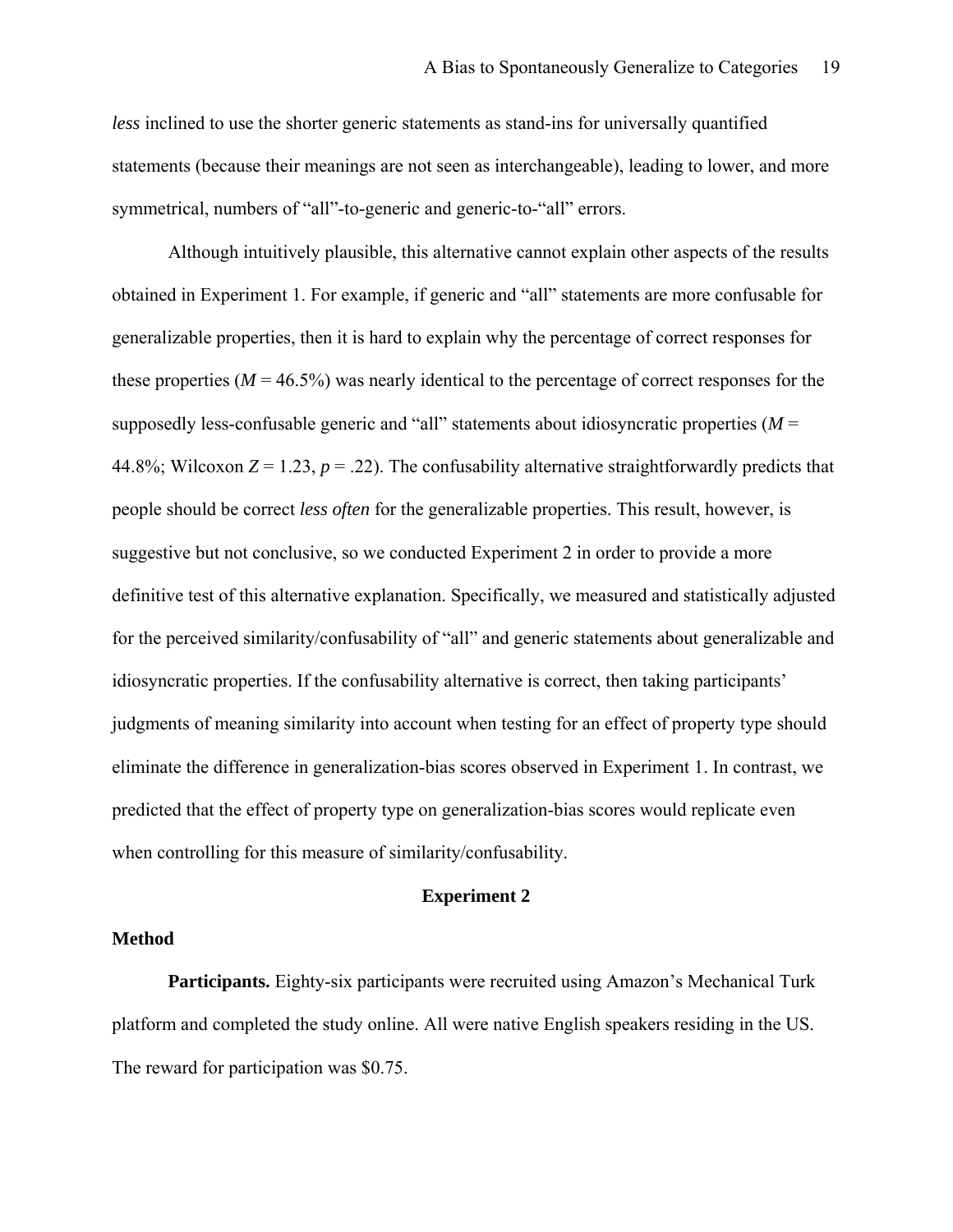**Items.** We used the same items as in Experiment 1.

**Procedure.** The procedure was similar to the No Load condition of Experiment 1, with a few methodological changes necessitated by (1) the switch from in-lab to online testing, and (2) the addition of the key control variable of this experiment (namely, similarity/confusability).

 The changes were as follows. First, instead of listening to the sentences while looking at a booklet, participants read the sentences on their computer screens, each on a separate page. Each page was programmed to automatically advance after 15 seconds in order to equate encoding time across sentences. To ensure that the participants attended to the stimulus sentences, we also required them to type out these sentences in a text box on the page on which they were displayed. Second, the distractor phase was shortened to two minutes rather than four. A two-minute delay is more in line with the brevity of typical studies on Mechanical Turk, and yet it is still long enough to ensure that participants had to rely on long-term memory at recall (e.g., Peterson & Peterson, 1959). Third, the distractor task consisted of arithmetic problems that could be solved without needing a pen and paper, unlike the multi-digit multiplication problems used in Experiment 1. Fourth, to assess the similarity/confusability of "all" and generic statements describing generalizable and idiosyncratic properties, we presented participants with all 16 pairs of generic and "all" statements (e.g., "Stups get mud in their hair" and "All stups get mud in their hair"; see Table 1) and asked them to rate how similar in meaning these pairs were ("How similar are the meanings of these two sentences?"). Participants marked their answers on a 10-point scale (from  $1 =$  "very dissimilar" to  $10 =$  "very similar"). Each pair was presented on a different screen. The order of the 16 pairs was randomized for each subject. Also, the order in which the generic and "all" sentences were displayed within the pairs was randomized across participants. These rating questions were always presented after the recall phase so as to not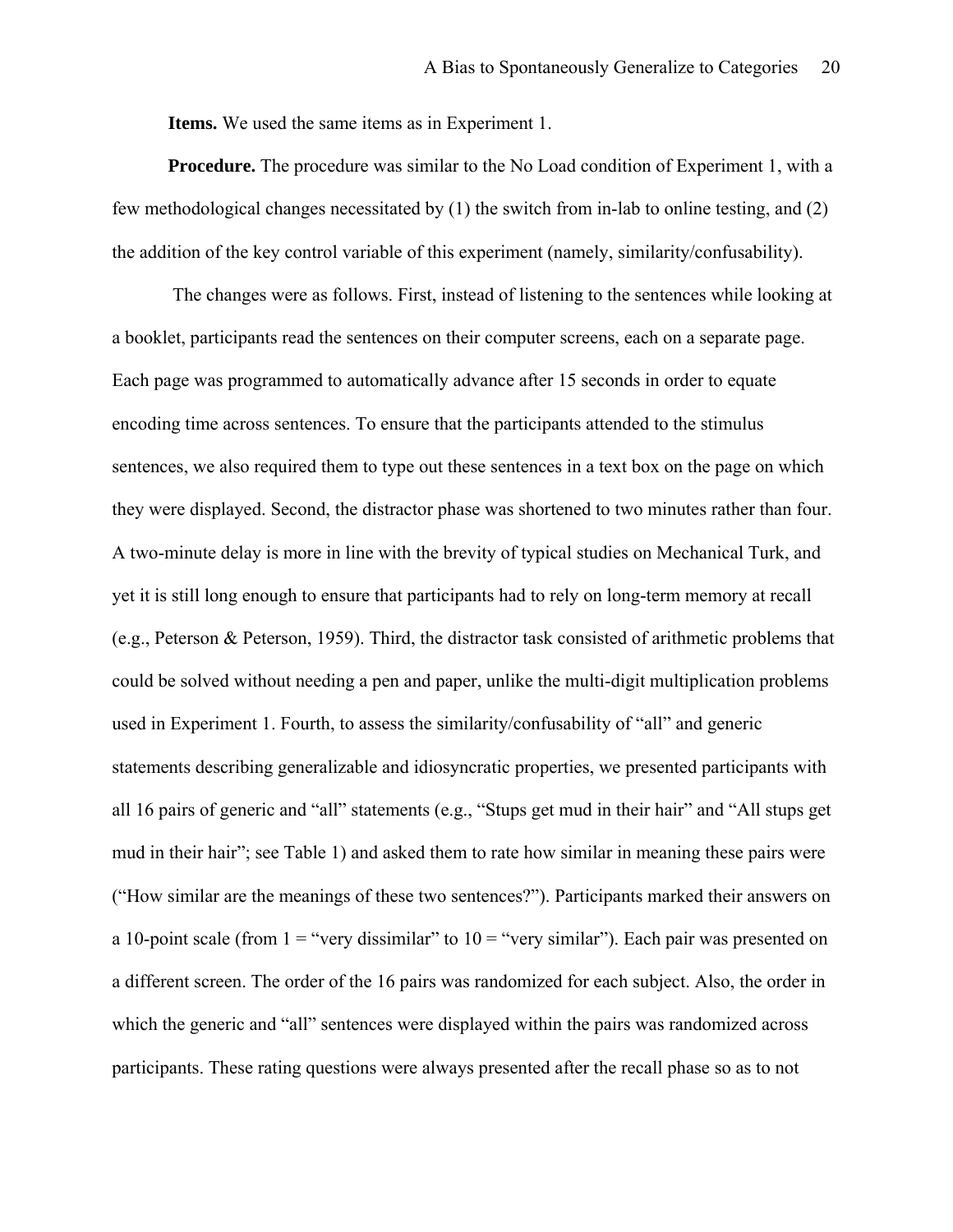interfere with the memory task.

 Because online testing makes cheating on the memory task a possibility, at the very end of the session we asked participants to report whether they had written down, copied, or used any other external sources to help them remember the sentences. To encourage truthful responses, we made it very clear to participants that they would receive payment regardless of how they answered this question. Two participants reported cheating and were excluded, leaving 84 participants in our sample.

**Coding.** The coding scheme was the same as in Experiment 1. Inter-coder agreement was calculated over all 84 transcripts and was again excellent: Cohen's kappas for the generic, "all," and "other" coding categories were .97, .99, and .94, respectively. Disagreements were resolved through discussion.

**Dependent Measures.** Generalization-bias scores were calculated just as in Experiment 1, by taking the difference between "all"-to-generic and generic-to-"all" memory conversions separately for the generalizable and the idiosyncratic properties. Participants' similarity scores were also calculated separately for the two property types by averaging the similarity ratings for the eight generalizable items and the eight idiosyncratic items.

#### **Results and Discussion**

 Our claim is that people make more asymmetric memory errors (more "all"-to-generic than generic-to-"all" conversions) for generalizable than for idiosyncratic properties because of an implicit bias to generalize to kinds, and not because of low-level factors having to do with the confusability of generic and universally quantified statements describing these types of properties. Thus, we predicted that generalization-bias scores would be significantly higher for the generalizable than for the idiosyncratic properties *even when adjusting for any differences*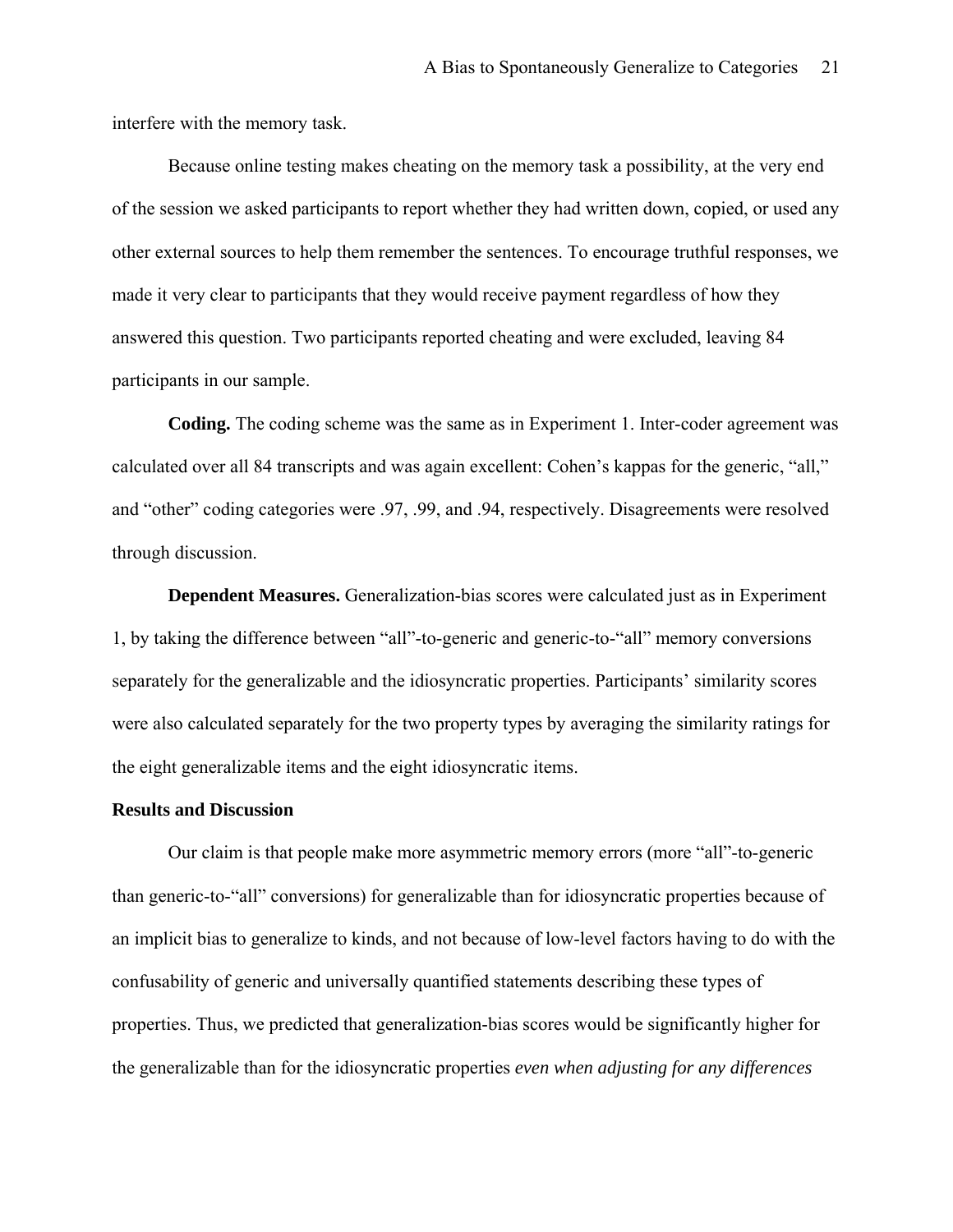*between the similarity/confusability of "all" and generic statements about the two property types*.

 To begin, we examined whether such similarity/confusability differences exist in the first place. Participants did in fact rate universally quantified and generic statements as being more similar when they described generalizable properties ( $M = 8.34$  on a 1–10 scale,  $SD = 1.37$ ) than when they described idiosyncratic properties ( $M = 8.05$ ,  $SD = 1.56$ ), Wilcoxon  $Z = 3.63$ ,  $p <$ .001. Importantly, however, this difference did not account for the difference found between generalization-bias scores for generalizable and idiosyncratic facts. We submitted participants' generalization-bias scores to an OLR with property type (generalizable vs. idiosyncratic) as a predictor and similarity/confusability scores as a covariate. As predicted, the main effect of property type was replicated even when controlling for the similarity variable: Participants had significantly higher generalization-bias scores for the generalizable properties ( $M = 34.5\%$  more "all"-to-generic than generic-to-"all" conversions) than for the idiosyncratic properties (*M* = 25.3%), Wald  $\chi^2(1) = 7.37$ ,  $p = .007$ ,  $d = .15$ . (We report unadjusted means here and in Table 2) and the Appendix.) Moreover, the similarity/confusability covariate was not a significant predictor of generalization-bias scores, Wald  $\chi^2(1) = 1.11$ ,  $p = .29$ .<sup>8,9</sup>

When we considered only participants' "all"-to-generic conversions, we found that these conversions (which are most pertinent to our argument of a bias to generalize to kinds) were more likely for facts that described generalizable properties  $(M = 56.8\%$  of "all" facts) than for facts that described idiosyncratic properties  $(M = 47.6\%)$ , Wilcoxon  $Z = 3.31$ ,  $p = .001$ .

<sup>&</sup>lt;sup>8</sup> The same results were found with a repeated-measures ANOVA with similarity/confusability as a covariate. <sup>9</sup> As an additional means of investigating whether the difference in similarity/confusability was related to the difference in generalization-bias scores between generalizable and idiosyncratic properties, we calculated the correlation between (1) a generalization-bias difference score (generalization-bias score for generalizable properties minus generalization-bias score for idiosyncratic properties) and (2) a similarity/confusability difference score (similarity score for generalizable properties minus similarity score for idiosyncratic properties). This correlation was non-significant,  $r(82) = -.08$ ,  $p = .45$ , which speaks against the alternative hypothesis tested here and is consistent with the non-significant covariate effect reported in the main text.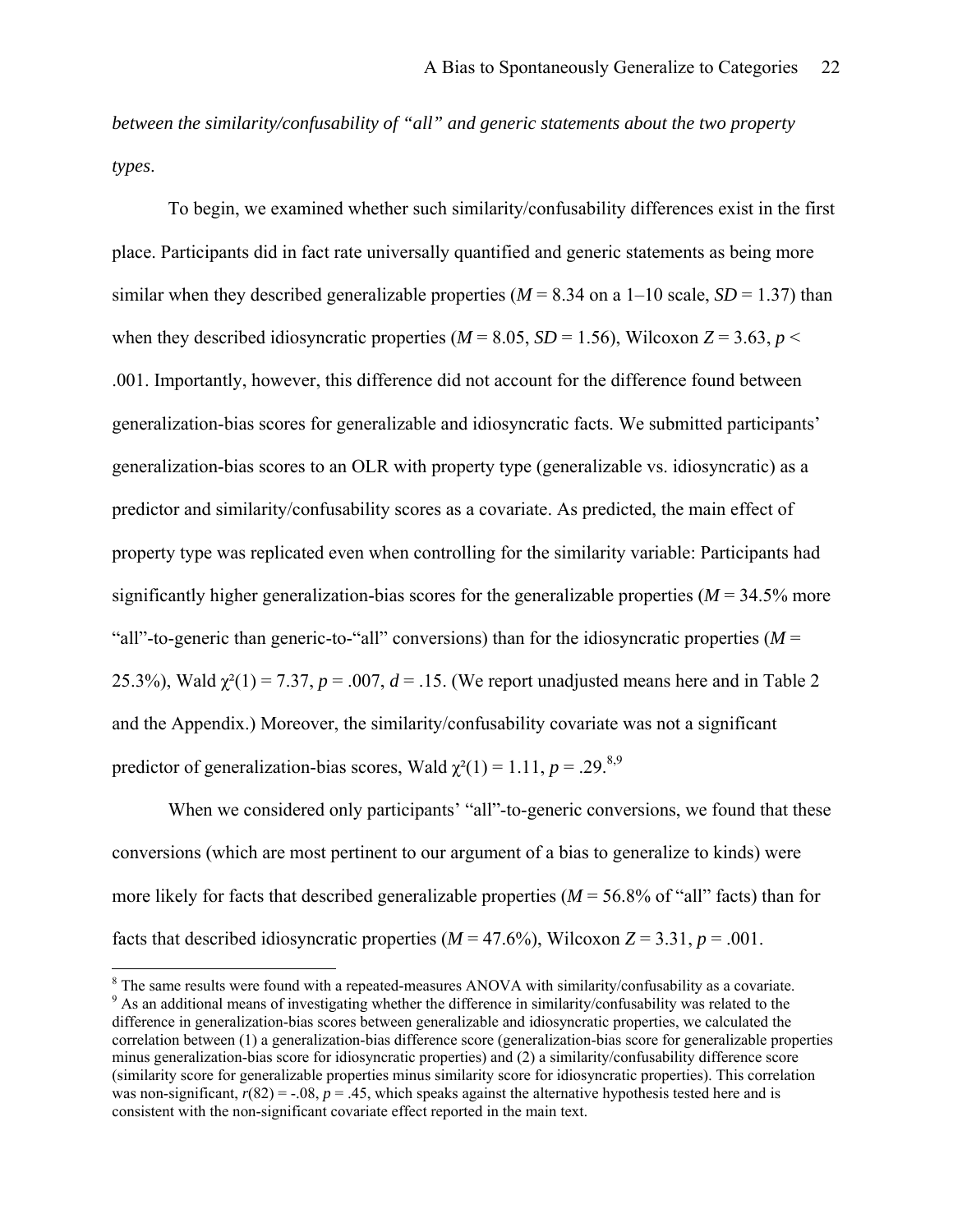Finally, as in Experiment 1, the main effect of property type was replicated at the level of individual participants. There were significantly more participants with generalization-bias scores in the predicted direction (generalizable  $>$  idiosyncratic; 33.3%) than participants with generalization-bias scores in the unpredicted direction (idiosyncratic > generalizable; 14.3%), *p*  $=$  .017 by a sign test.

 These findings speak against the possibility that participants' responses in our task are due to a similarity/confusability confound. Instead, it seems more likely that participants are spontaneously generalizing the provided quantified information to the relevant kinds whenever appropriate, revealing an implicit bias to generalize to kinds.

#### **Experiment 3**

In Experiment 3, we addressed an additional alternative explanation for our findings. According to this alternative, participants' responses in Experiments 1 and 2 could have been driven entirely by the clues given during the recall phase. To elaborate, the clue words provided for the generalizable properties in those experiments were slightly different in content from the clue words provided for the idiosyncratic properties (see Table 1): More of the clues for generalizable properties referred to typical animal habitats (e.g., ocean, mountain) and diets (e.g., vegetables). Given that elements such as habitats and diets often figure in kind-wide properties, participants who saw these clues during the recall phase may have been artificially induced to generate statements about kinds *even if they hadn't drawn any kind inferences from the original statements* (or, for that matter, even if they didn't remember anything about the original statements). It is possible, then, that this asymmetry in the content of the memory clues used in the first two studies might explain the greater number of "all"-to-generic (vs. generic-to-"all") errors for generalizable properties than for idiosyncratic properties. Experiment 3 was conducted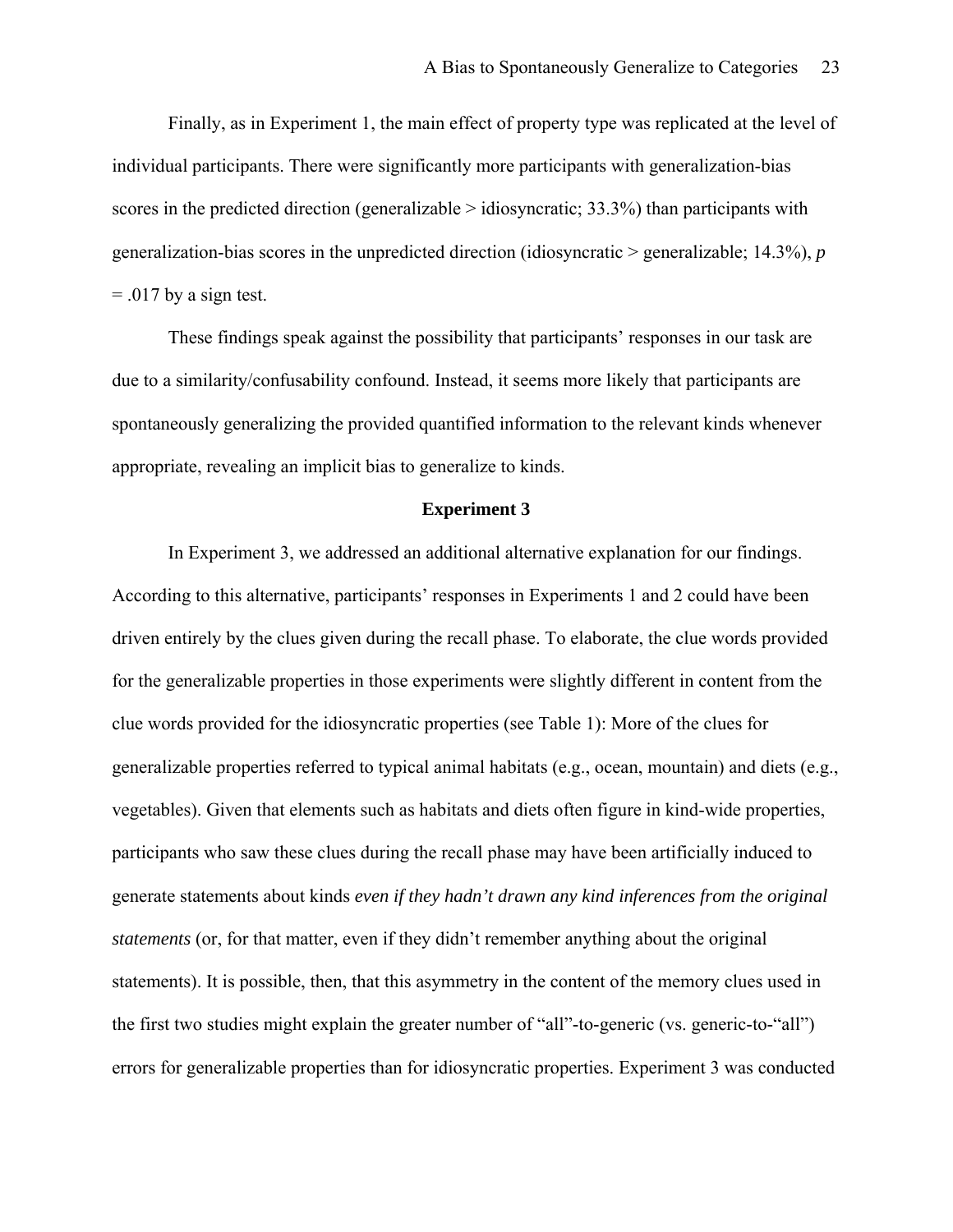to investigate this alternative explanation. Specifically, we presented a new group of participants with the clues (both pictures and words) given during the recall phase of Experiments 1 and 2 and asked them to generate either generic or universally quantified statements using these clues. If the clues alone were driving our effect, we should find more generic responses for the clues provided for generalizable properties in the first two studies compared to clues provided for the idiosyncratic properties. In contrast, we predict that there will be no difference in the number of generic responses between the two sets of clues.

#### **Method**

 **Participants.** Eighty-seven participants were recruited using Amazon's Mechanical Turk platform and completed the study online. All were native English speakers residing in the US. The reward for participation was \$0.75.

 **Procedure.** We asked participants to *create* sentences using exactly the same clues that were shown in the recall phase of Experiments 1 and 2. We also provided a few rules to guide participants' sentence creation; these rules were meant to ensure that their expectations about the types of sentences they were supposed to generate were similar to those of participants who had previously gone through a learning phase (Experiments 1 and 2). Specifically, we asked participants to (1) generate full sentences, to (2) begin their sentences with either bare plural nouns (e.g., "zorbs") or universally quantified nouns (e.g., "all zorbs"), and to (3) avoid using the same type of beginning across all 16 sentences they would be asked to create. Participants were also told that the second clue could be used in another form than it was given ("For example, if you are given the word 'eye,' you can use the word 'eyes' in your sentence instead"). These rules were reiterated on each trial, so that participants didn't have to remember them. Across participants, we randomized the order in which the two types of noun phrases (bare plural and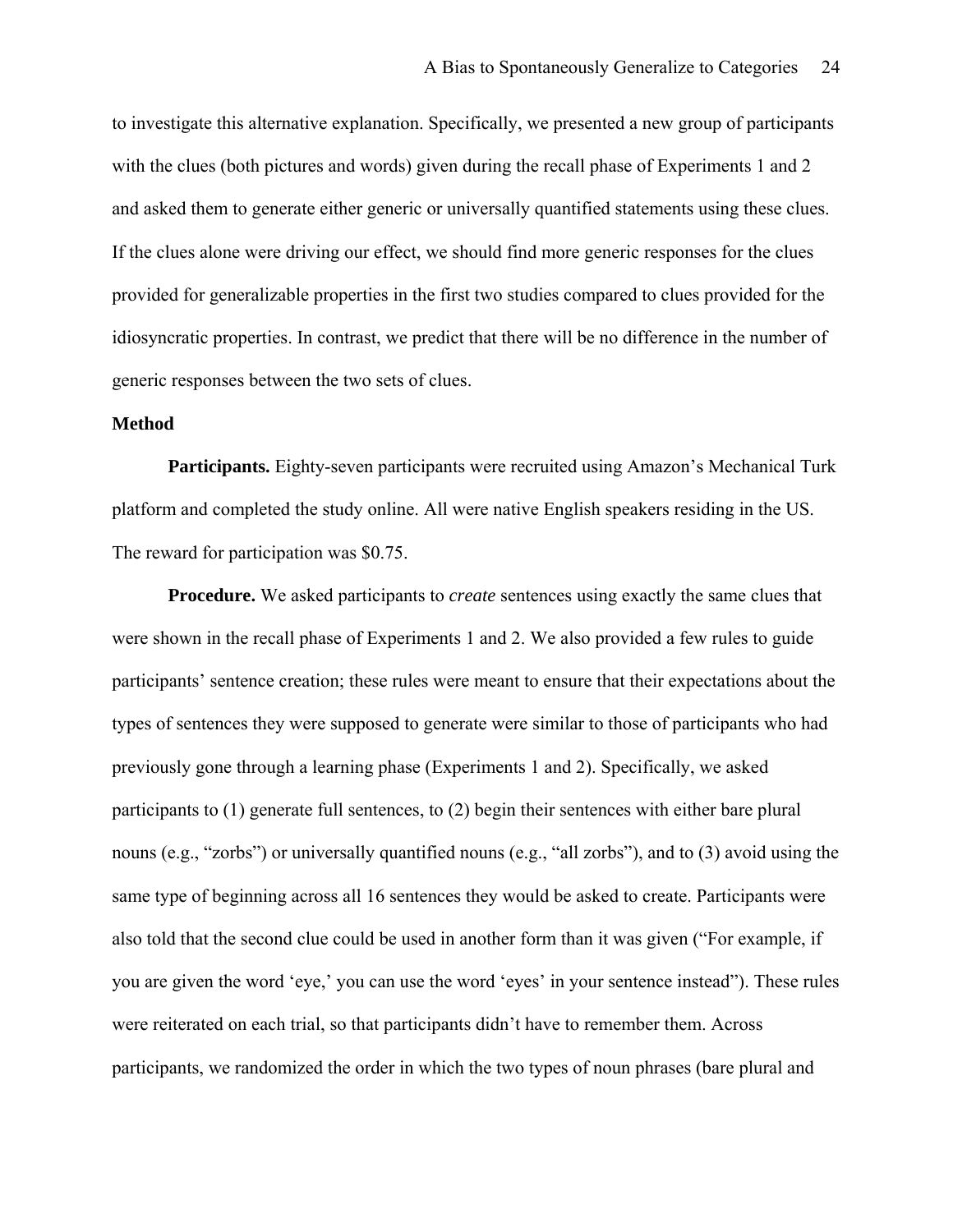universally quantified) were mentioned in the rules, so as to avoid biasing participants toward using one or the other.

 **Coding.** The same coding criteria were used as in Experiments 1 and 2. However, because the instructions provided in this study explicitly limited participants' responses to sentences beginning with bare plural nouns or universally quantified nouns, there were almost no responses that were ambiguous in scope.<sup>10</sup> As a result, we did not ask a second researcher to code participants' responses in this study.

#### **Results and Discussion**

There was no difference in the number of generic sentences participants generated for clues previously provided for facts describing generalizable properties  $(M = 60.1\%$  of all responses) and for clues previously provided for facts describing idiosyncratic properties (*M* = 61.4%), Wilcoxon  $Z = 0.72$ ,  $p = .47$ .<sup>11</sup> This result suggests that our findings in Experiments 1 and 2—namely, the higher generalization-bias scores for generalizable properties than for idiosyncratic properties—were not an artifact of the clues provided during the recall phase. Instead, it is more likely that participants were actually *misremembering* the quantified generalizable facts as being about the relevant categories, arguably because of the hypothesized bias to make kind generalizations.

### **Experiment 4**

 We are proposing that humans are biased to generalize information about quantified sets to the level of entire kinds. So far, however, the quantified evidence we have provided to participants was extremely strong: namely, that *all* members of a kind exhibit a certain feature.

 $10$  Although instructing participants to begin their sentence with a bare plural does not guarantee that they will produce a generic statement, in fact in this study they almost always did.<br><sup>11</sup> Participants produced more generic responses than would be expected by chance (50%) for both sets of clues,

one-sample Wilcoxon  $Z_s = 4.27$  and  $4.79$ ,  $ps < 0.01$ , for the generalizable and the idiosyncratic property clues, respectively.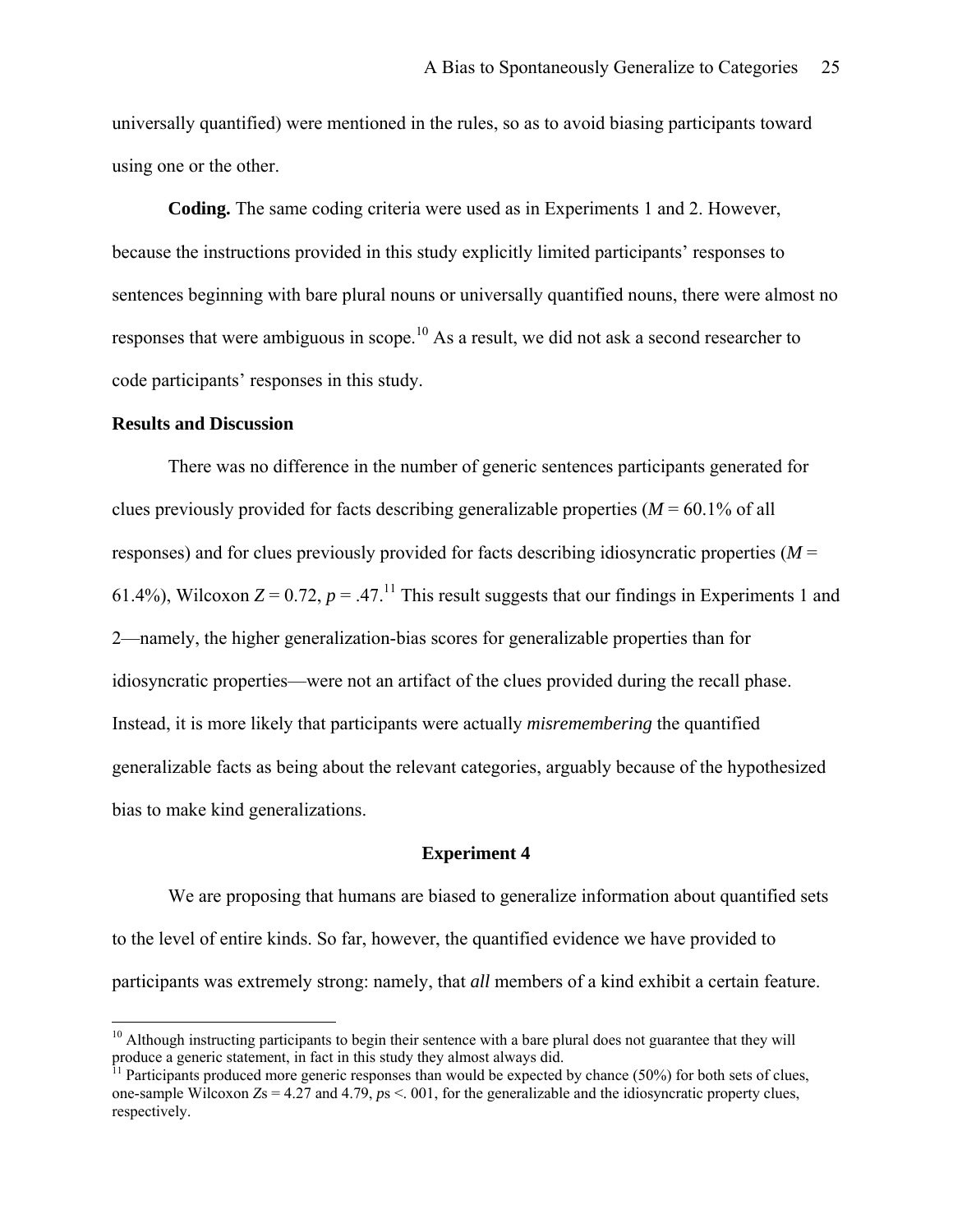Kind generalizations based on universally quantified evidence are, of course, easy to make. For a stronger test of our proposal, in Experiment 4 we asked whether people would still make spontaneous kind generalizations (and the errors caused by these generalizations) if the quantified information were weaker. Specifically, we tested whether people would spontaneously generalize information about *many* members of a kind to the kind itself.12

#### **Method**

**Participants.** One hundred and two participants were recruited using Amazon's Mechanical Turk platform and completed the study online. All were native English speakers residing in the US. The reward for participation was \$0.75. Three additional participants were tested but excluded from the sample because (1) they reported cheating  $(n = 2)$ , or (2) answered "1" to all 30 arithmetic questions during a distractor block, which suggested they did not take the survey seriously  $(n = 1)$ .

**Materials and procedure.** We used the same items as in Experiments 1 and 2, except the sentences quantified with "all" were replaced with sentences quantified with "many." The procedure was the same as that in Experiment 2 (that is, online testing with a similarity control).

**Coding.** The coding was the same as in Experiments 1 and 2, except the "all" coding category was replaced with an analogous "many" category (e.g., "Many stupps get something in their hair"). A second researcher coded the responses of approximately 25% of the participants (*n* = 25) to assess reliability. Cohen's kappas were .94, .97, and .92, for the generic, "many", and "other" categories, respectively, indicating excellent agreement.

 $12$  In principle, our argument applies to quantified evidence that is even weaker. In the context of our paradigm, however, scalar implicature may block kind generalizations from evidence conveyed via statements with weaker quantifiers. For example, if subjects heard that "*some* zorbs eat fruits and vegetables," they might infer that most actually do not, which might block the relevant generalization to zorbs as a kind. This is a problem specifically when the evidence is conveyed linguistically via quantified sentences: Actually *witnessing* some zorbs eating fruits and vegetables would be perfectly compatible with a kind inference.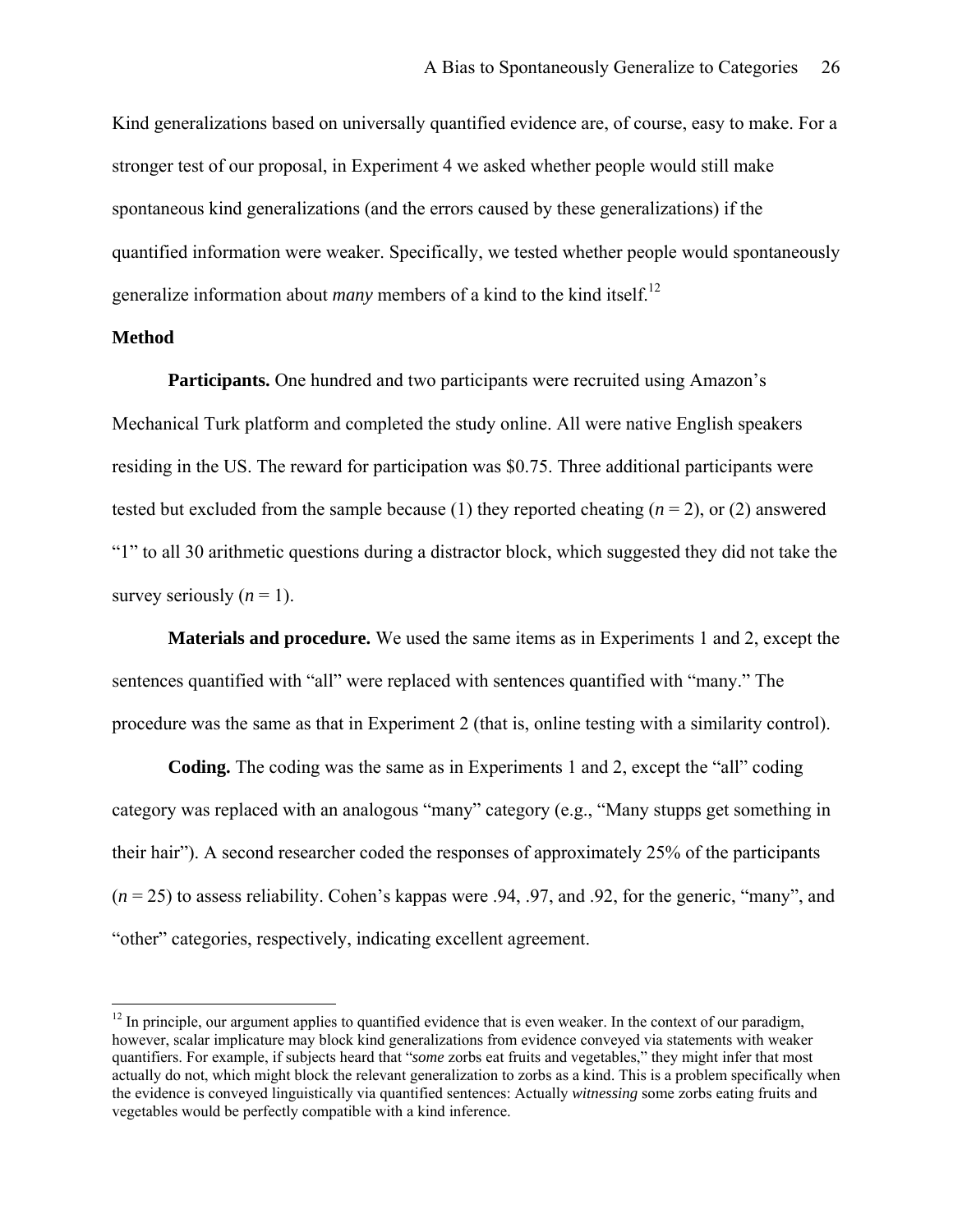## **Results and Discussion**

 Even though the quantified evidence was weaker in this experiment, we predicted that participants would still spontaneously generalize it (when appropriate) to the relevant kinds, which would lead to higher generalization-bias scores for the generalizable properties relative to the idiosyncratic properties. The results supported this prediction. Participants' generalizationbias scores were significantly higher for facts that described generalizable properties (*M* = 57.4% more "many"-to-generic than generic-to-"many" conversions) than for facts that described idiosyncratic properties  $(M = 50.0\%)$ , even when controlling for the perceived similarity in meaning of the "many" and generic facts, Wald  $\gamma^2(1) = 5.11$ ,  $p = .024$ ,  $d = .17$ . <sup>13, 14</sup> Also, as in Experiment 2, participants' perceived similarity between the meaning of the "many" and generic statements did not predict their generalization-bias scores, Wald  $\chi^2(1) = 0.06$ ,  $p = .80$ . When we considered only the percentage of "many"-to-generic conversions (rather than the generalizationbias scores as a whole), we again found more of these key conversions for generalizable properties ( $M = 63.5\%$  of "many" facts) than for idiosyncratic properties ( $M = 57.1\%$ ), Wilcoxon  $Z = 2.22, p = .026$ .

 An analysis of individual participants' response patterns revealed that, as in Experiments 1 and 2, there were more participants who showed the predicted pattern (higher generalizationbias scores for the generalizable than the idiosyncratic properties) than participants who showed

<sup>&</sup>lt;sup>13</sup> The average similarity rating for "many" and generic facts that described generalizable properties ( $M = 7.70$ ) was not statistically different from the average rating for facts that describe idiosyncratic properties (*M* = 7.63), Wilcoxon  $Z = 1.50$ ,  $p = .14$ .<br><sup>14</sup> The generalization-bias scores are generally higher here than in Experiment 2 (which used the quantifier "all").

This difference seems to be driven in part by the fact that generic-to-"many" conversions were less frequent in this experiment than generic-to-"all" conversions had been in Experiment 2 (see Table 2). One possible reason for this difference might be that "all" statements were seen as more similar in meaning to generic statements than "many" statements were, as revealed by participants' similarity ratings. Thus, participants may have been more likely to accidentally misremember generic statements as being about all rather than many members of a kind. However, this greater similarity of "all" and generic statements did not similarly boost "all"-to-generic conversions, which were actually slightly lower than "many"-to-generic conversions. This further speaks against the possibility that confusability of meaning was responsible for the crucial quantified-to-generic conversions in our studies (see the discussion of this alternative explanation in Experiment 2).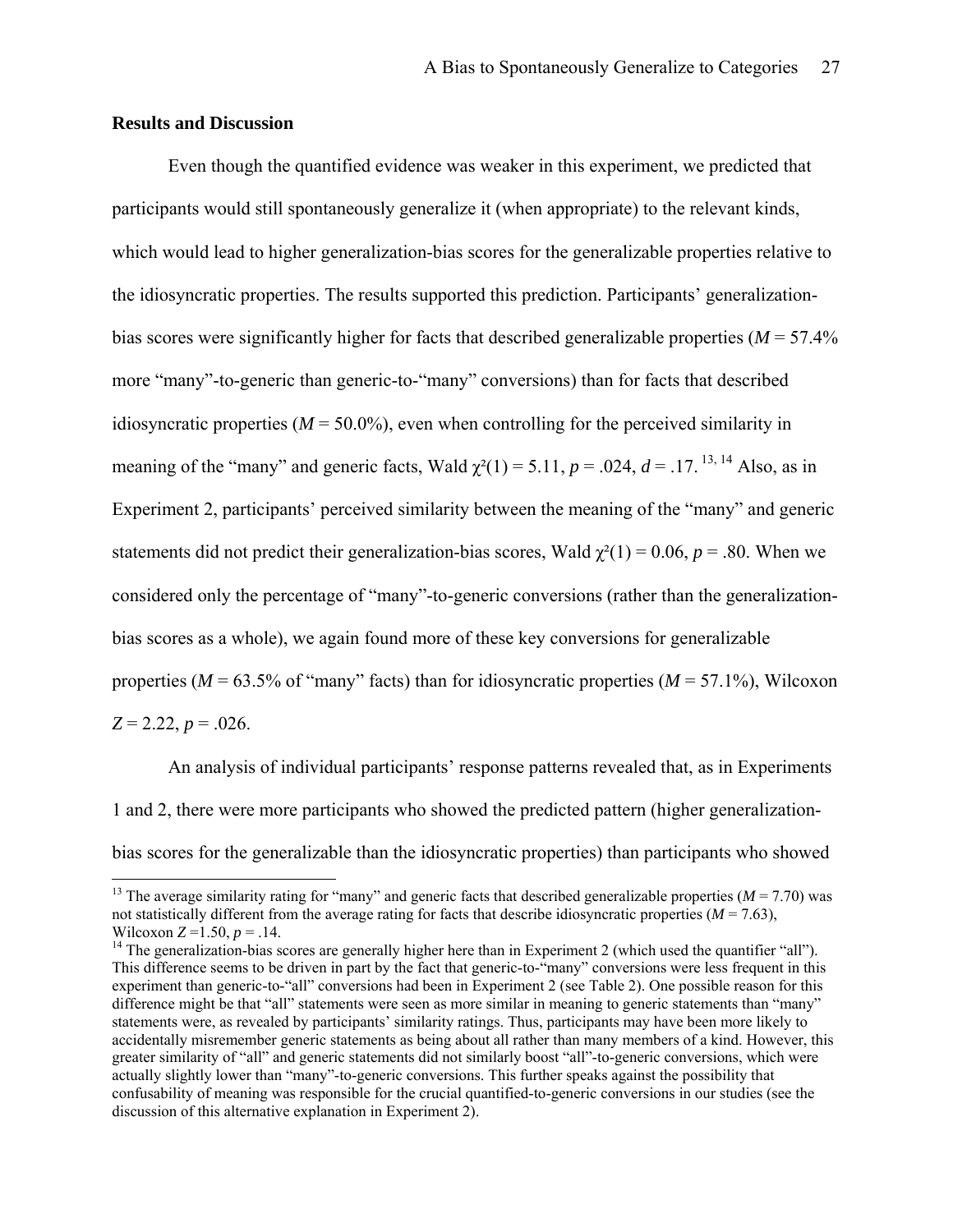the opposite pattern (36.3% vs. 23.5% of participants, respectively). However, this difference did not reach statistical significance in this study,  $p = 0.12$  by a sign test.

 These findings provide additional support for the proposed bias to generalize to kinds. Even though the quantified statements in this experiment provided weaker evidence than those in Experiments 1 and 2, people nevertheless spontaneously generalized the information they conveyed to the corresponding kinds, which in turn interfered with participants' ability to perform well on the memory task.

#### **General Discussion**

We proposed that humans exhibit a powerful bias to spontaneously generalize to kinds. To test this claim, we used a task that—unlike most other research on kind generalizations provided no prompts to generalize. In fact, this task (modified from Leslie & Gelman, 2012) arguably discouraged participants from making generalizations because the goal of the task was simply to *memorize* a series of generic and quantified statements. We found that participants made the precise pattern of errors one would expect to see if they were implicitly, spontaneously formulating category generalizations based on the quantified statements: That is, participants were more likely to misremember quantified statements as generic (rather than the reverse) when those statements described generalizable properties as opposed to when they described idiosyncratic properties. We also found this increased rate of memory errors for the generalizable properties when participants were under additional cognitive demands (Experiment 1), suggesting that the hypothesized generalization bias can operate "under the radar," without taking up much cognitive capacity. Finally, our findings ruled out two alternative explanations. In Experiments 2 and 4, we found that the predicted difference in generalization-bias scores between facts that describe generalizable and idiosyncratic properties persisted when controlling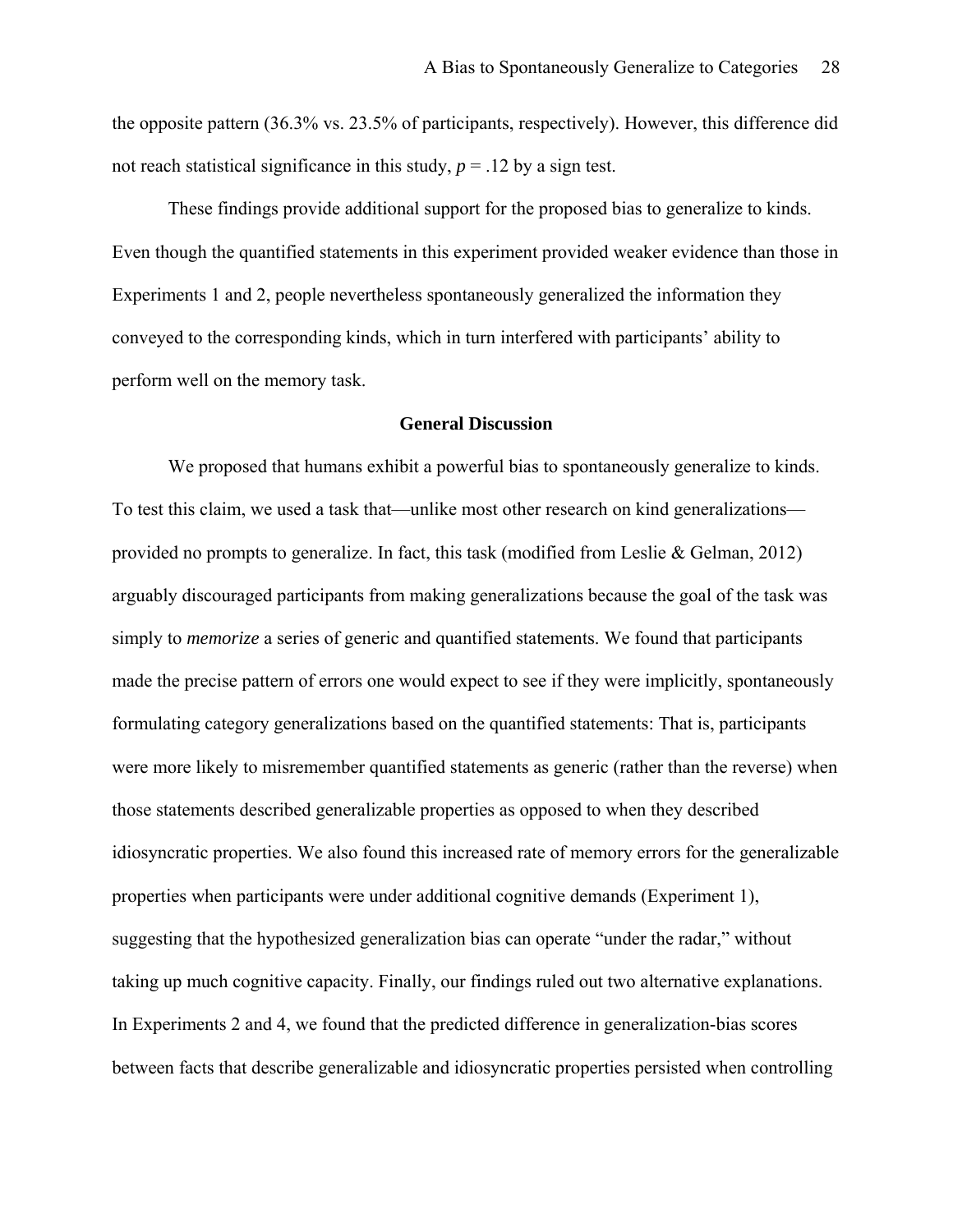for the perceived similarity/confusability of the quantified and generic forms of these facts. Moreover, in Experiment 3 we demonstrated that the clues provided in the recall phase of the memory experiments could not have been responsible for the differences observed in generalization-bias scores. Together, these studies support our proposal that people are biased to make kind generalizations—to spontaneously generalize novel information to kinds whenever such generalizations are justifiable.

To highlight the striking nature of these results, we should point out that there are valid considerations that could have prompted participants to convert the quantified statements about *idiosyncratic* properties to generic form, which would have led to a pattern opposite of what we actually observed. Typically, idiosyncratic properties of the sort used in our study apply to fewer category members than generalizable properties do (e.g., the norming study in the Method of Experiment 1; Cimpian et al., 2010). As a result, quantified statements that imply idiosyncratic properties are highly prevalent (e.g., "*All/Many* stups get mud in their hair") are less plausible than analogous statements about generalizable properties (e.g., "*All/Many* zorbs eat fruits and vegetables"). In principle, then, participants could have preferred to convert the quantified statements about idiosyncratic properties to generic form because generic statements can plausibly be true even if there is little statistical evidence to support them (e.g., Cimpian et al., 2010; Leslie, 2008). The fact that participants converted instead more of the quantified statements about *generalizable* properties to generic form, despite the fact that they were plausible as is, strengthens our claim that participants' behavior in our task was driven by a bias to generalize to kinds.

It is also important to note that the present results cannot be fully explained by, and thus go beyond, an ease-of-processing bias of the sort previously proposed in the literature (e.g.,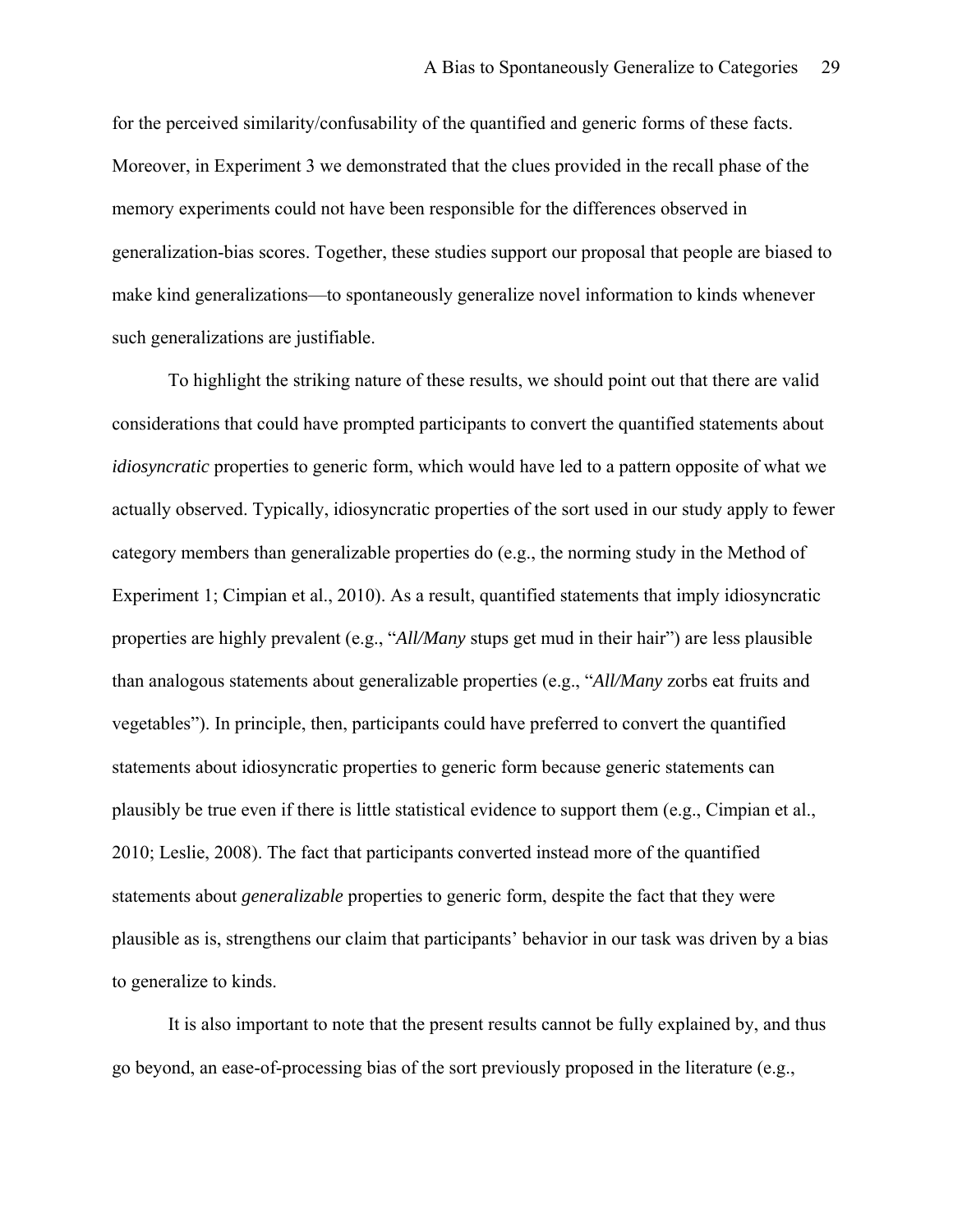Hampton, 2012; Leslie & Gelman, 2012). If the only factor driving participants' responses in our task had been a relative difference in the difficulty of processing quantified and generic statements (with quantified statements being more effort-intensive to understand, evaluate, store, etc., than generic statements), then participants should have converted an equal number of quantified statements to generic form across the two property types. The ease-of-processing account alone does not predict that quantified statements vary in their computational complexity depending on whether they refer to, say, eating fruits and vegetables or getting mud in one's hair. Thus, the greater asymmetry between the number of quantified-to-generic and generic-toquantified memory conversions we observed for generalizable relative to idiosyncratic properties is consistent with, and was predicted a priori by, our argument that human cognition is biased to generalize evidence about quantified samples to the entire relevant kinds whenever such generalizations are warranted. From a broader perspective, the presence of such a bias is likely to have a powerful impact on the development of our conceptual knowledge, facilitating the acquisition of a tremendous amount of category knowledge from experience with particular samples.

We should also clarify that the present evidence for a bias to generalize to kinds does not speak against the ease-of-processing account. In fact, in our experiments we consistently found more conversions from quantified facts to generic facts than conversions in the opposite direction, for both the generalizable and the idiosyncratic properties. This overall conversion asymmetry replicates Leslie and Gelman's (2012) findings and is in line with their arguments that reasoning about generic facts is less cognitively demanding than reasoning about quantified facts. Therefore, the generalization bias and the ease-of-processing bias are likely to operate in tandem to influence how people learn about the world.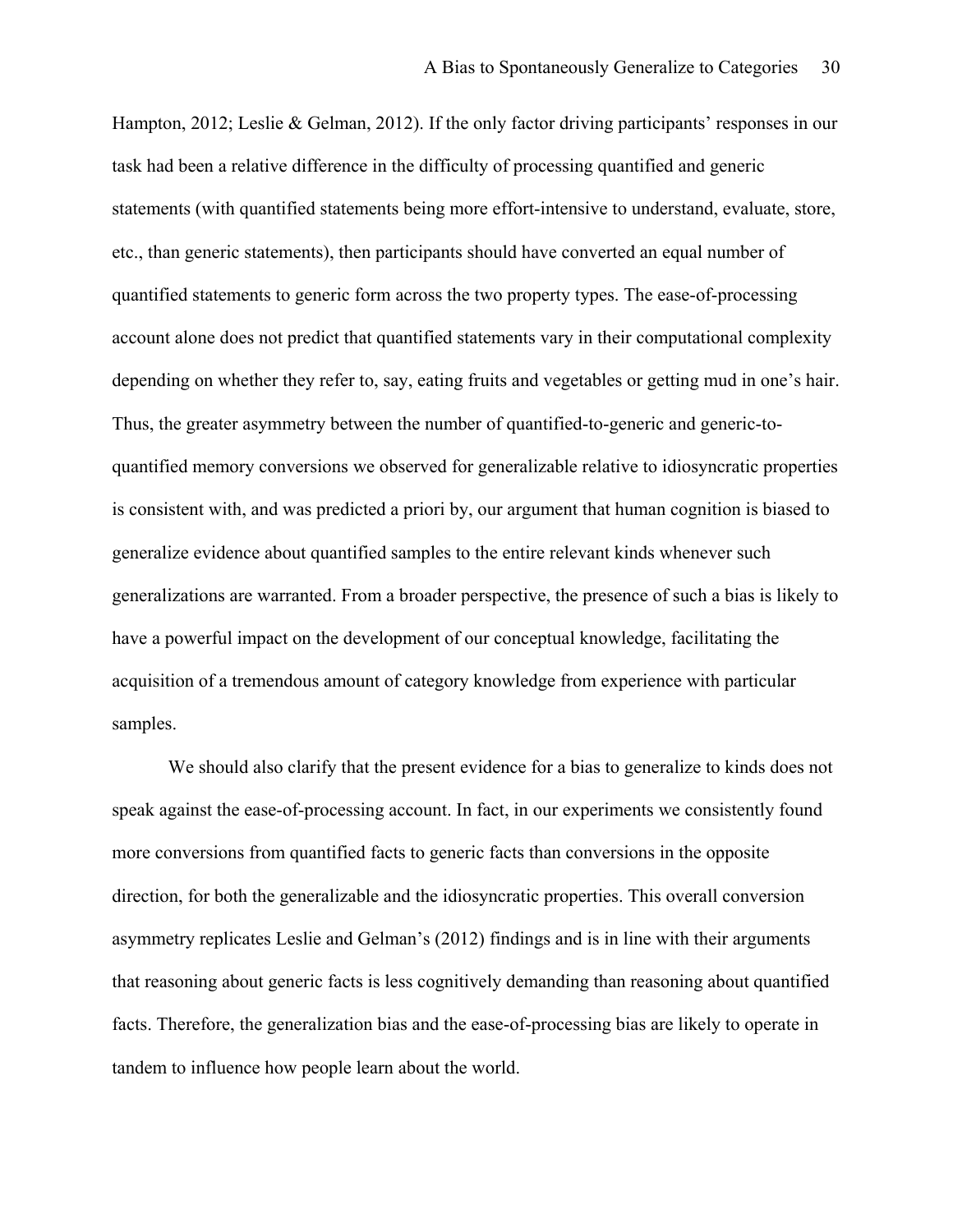Returning to the present studies, our results also suggest that the bias to draw kind inferences might operate without making many demands on cognitive resources. We base this conclusion on the fact that the effect of property type (i.e., higher generalization-bias scores for generalizable than for idiosyncratic properties) was as strong for participants who were under a cognitive load as it was for those who were not. Thus, the implicit bias to generalize to kinds may function not just when people have the luxury of explicitly focusing on learning about categories. Rather, this fundamental bias probably operates under most everyday circumstances, even when we are engaged in other activities and not deliberately trying to acquire generic knowledge.

Our proposal of a bias to generalize to kinds is compatible in spirit with previous hypotheses and evidence from the developmental literature that highlight the privileged status of kind representations in human cognition. Consider, for example, the recent claims of an early perhaps even innate—sensitivity to social cues that signal the transmission of generic knowledge (Csibra & Gergely, 2006, 2009). To illustrate, communicative cues such as eye contact and pointing to an object lead 9-month-olds to encode and remember kind-relevant properties of that object (e.g., shape, color) rather than kind-irrelevant ones (e.g., location; Yoon, Johnson, & Csibra, 2008; see also Futó, Téglás, Csibra, & Gergely, 2010; Butler & Markman, 2012). Such ostensive/pedagogical contexts have also been shown to elicit higher rates of generic language (Gelman, Ware, Manczak, & Graham, 2013), which provides a very effective means of conveying generic knowledge and is understood by children as young as 2 and 3 (e.g., Cimpian & Markman, 2008; Cimpian, Meltzer, & Markman, 2011; Gelman & Raman, 2003; Graham, Nayer, & Gelman, 2011). Also related to our present argument, Cimpian and Erickson (2012) demonstrated that preschool-age children are better able to recall information that pertains to a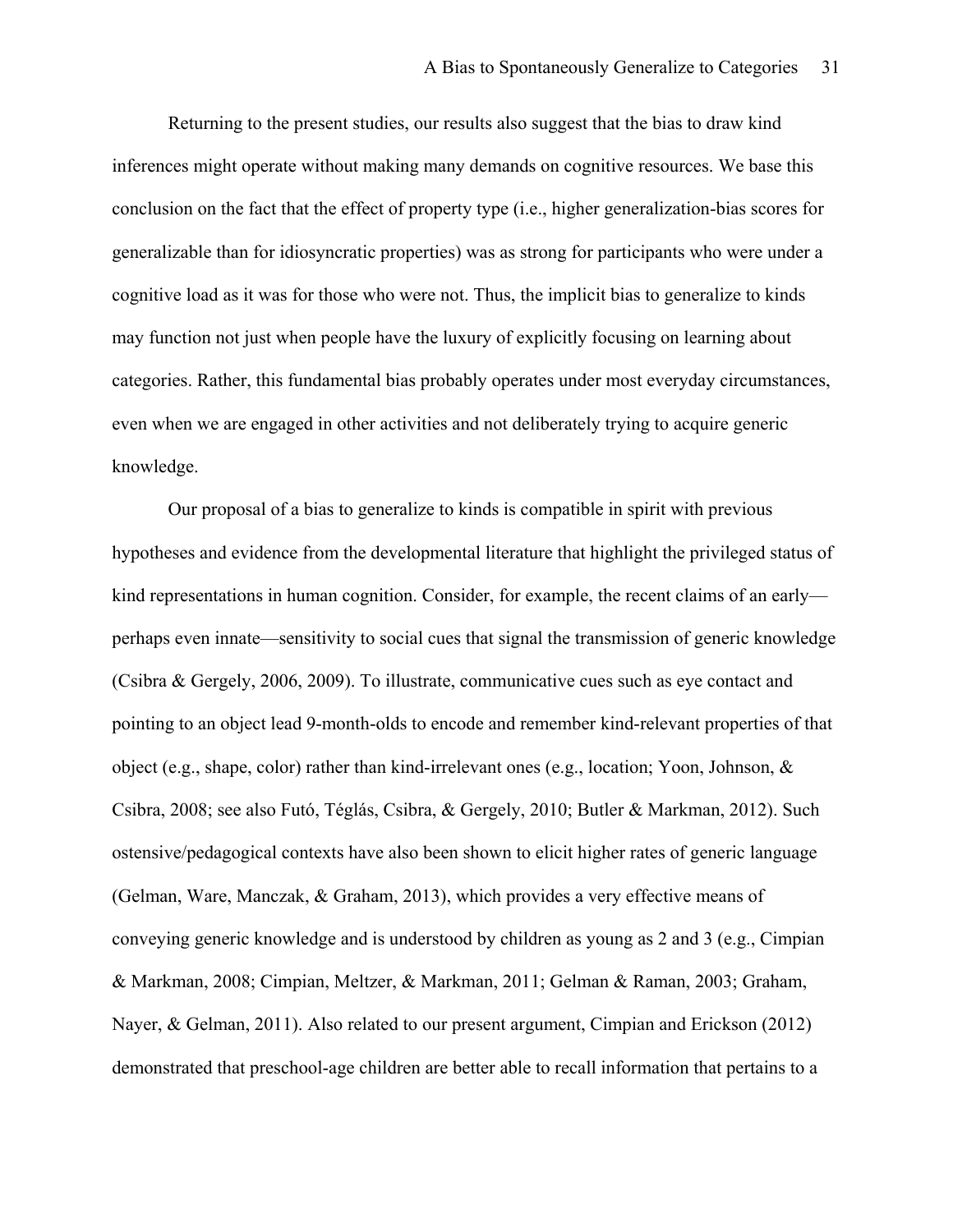kind compared to identical information about an individual. Children's ability to retain kind knowledge faithfully in long-term memory dovetails nicely with the proposed bias to generalize to kinds and thereby acquire such kind knowledge.

In conclusion, the current findings suggest that the human mind may be biased to make spontaneous kind generalizations whenever the evidence at hand allows such generalizations. This bias is likely to exert a powerful—yet often unnoticed—influence on our learning, guiding us towards knowledge at the level of abstract kinds.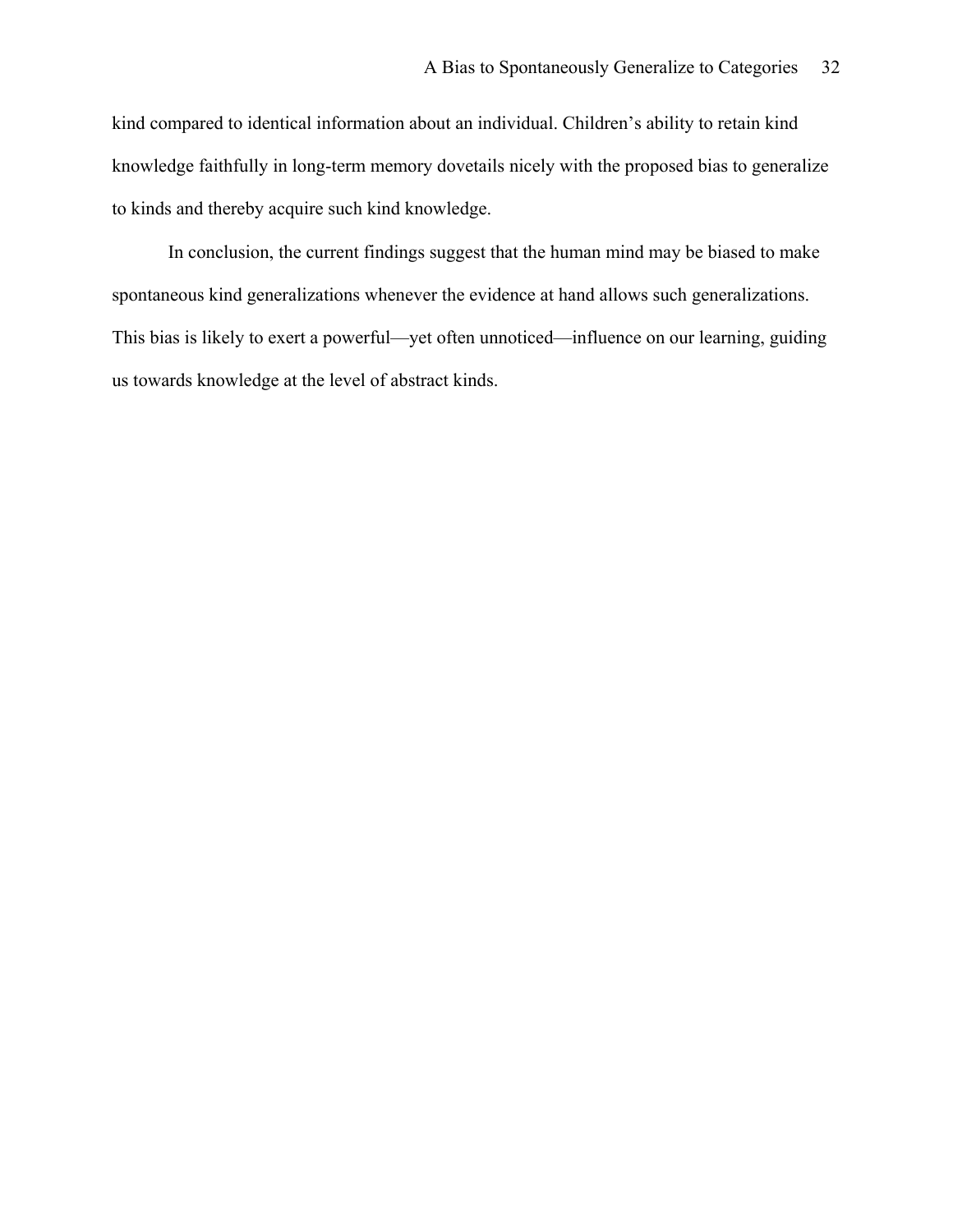### References

- Baddeley, A. D. & Hitch, G. J. (1974). Working Memory. In G. H. Bower (Ed.), *The Psychology of Learning and Motivation: Advances in Research and Theory, 8,* 47-90, New York: Academic Press. doi:10.1016/S0079-7421(08)60452-1
- Butler, L. P., & Markman, E. M. (2012). Preschoolers use intentional and pedagogical cues to guide inductive inferences and exploration. *Child Development*, *83*(4), 1416-1428. doi:10.1111/j.1467-8624.2012.01775.x
- Carlson, G. N. & Pelletier, F. J. (Eds.). (1995). *The generic book.* Chicago, IL: University of Chicago Press.
- Cimpian, A., Brandone, A. C., & Gelman, S. A. (2010). Generic statements require little evidence for acceptance but have powerful implications. *Cognitive Science*, *34*(8), 1452- 1482. doi:10.1111/j.1551-6709.2010.01126.x
- Cimpian, A., & Erickson, L. C. (2012). Remembering kinds: new evidence that categories are privileged in children's thinking. *Cognitive Psychology*, *64*(3), 161-185. doi:10.1016/j.cogpsych.2011.11.002
- Cimpian, A., & Markman, E. M. (2008). Preschool children's use of cues to generic meaning. *Cognition*, *107*(1), 19-53. doi:10.1016/j.cognition.2007.07.008
- Cimpian, A., Meltzer, T. J., & Markman, E. M. (2011). Preschoolers' use of morphosyntactic cues to identify generic sentences: Indefinite singular noun phrases, tense, and aspect. *Child Development, 82*(5), 1561-1578. doi:10.1111/j.1467- 8624.2011.01615.x
- Cimpian, A., & Park, J. J. (2014). Tell me about *pangolins*! Evidence that children are motivated to learn about kinds. *Journal of Experimental Psychology: General, 143*(1), 46-55.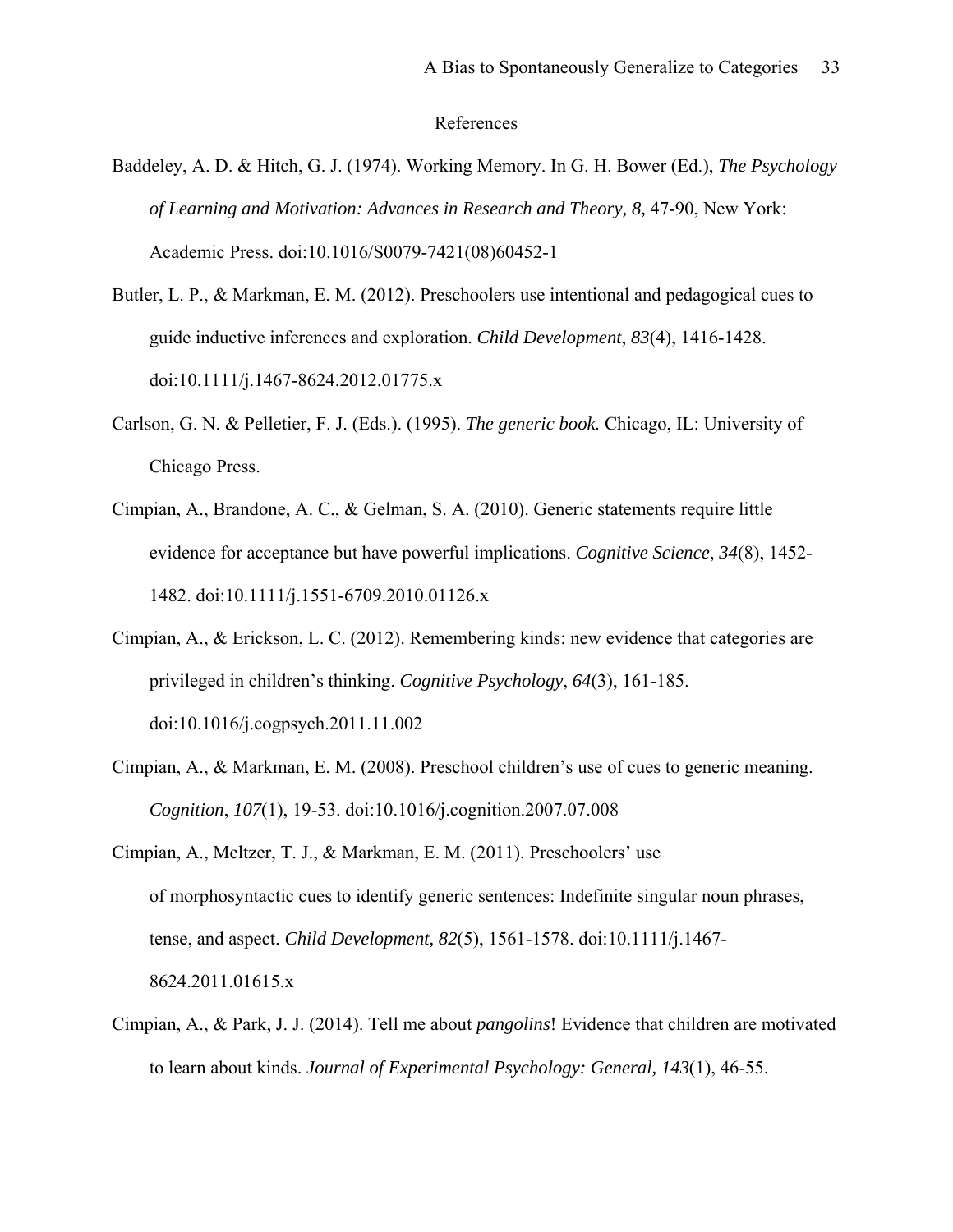doi:10.1037/a0031687

- Csibra, G., & Gergely, G. (2006). Social learning and social cognition: The case for pedagogy. In Y. Munakata & M. H. Johnson (Eds.)*, Processes of change in brain and cognitive development: Attention and performance XXI* (pp. 249-274). Oxford, UK: Oxford University Press.
- Csibra, G., & Gergely, G. (2009). Natural pedagogy. *Trends in Cognitive Sciences*, *13*(4), 148- 153. doi:10.1016/j.tics.2009.01.005
- Dewar, K. M., & Xu, F. (2010). Induction, overhypothesis, and the origin of abstract knowledge: Evidence from 9-month-old infants. *Psychological Science, 21*(12), 1871-1877. doi: 10.1177/0956797610388810
- Futó, J., Téglás, E., Csibra, G., & Gergely, G. (2010). Communicative function demonstration induces kind-based artifact representation in preverbal infants. *Cognition, 117*(1), 1-8. doi:10.1016/j.cognition.2010.06.003
- Gelman, S. A. (1988). The development of induction within natural kind and artifact categories. *Cognitive Psychology, 20*, 65-95. doi:10.1016/0010-0285(88)90025-4
- Gelman, S. A. (2003). *The essential child: Origins of essentialism in everyday thought*. New York: Oxford University Press.
- Gelman, S. A. (2010). Generics as a window onto young children's concepts. In: *Kinds, things, and stuff: Mass terms and generics,* ed. J. F. Pelletier, pp. 100-120. Oxford University Press.
- Gelman, S. A., Coley, J. D., Rosengren, K. S., Hartman, E., & Pappas, A. (1998). Beyond labeling: The role of parental input in the acquisition of richly-structured categories.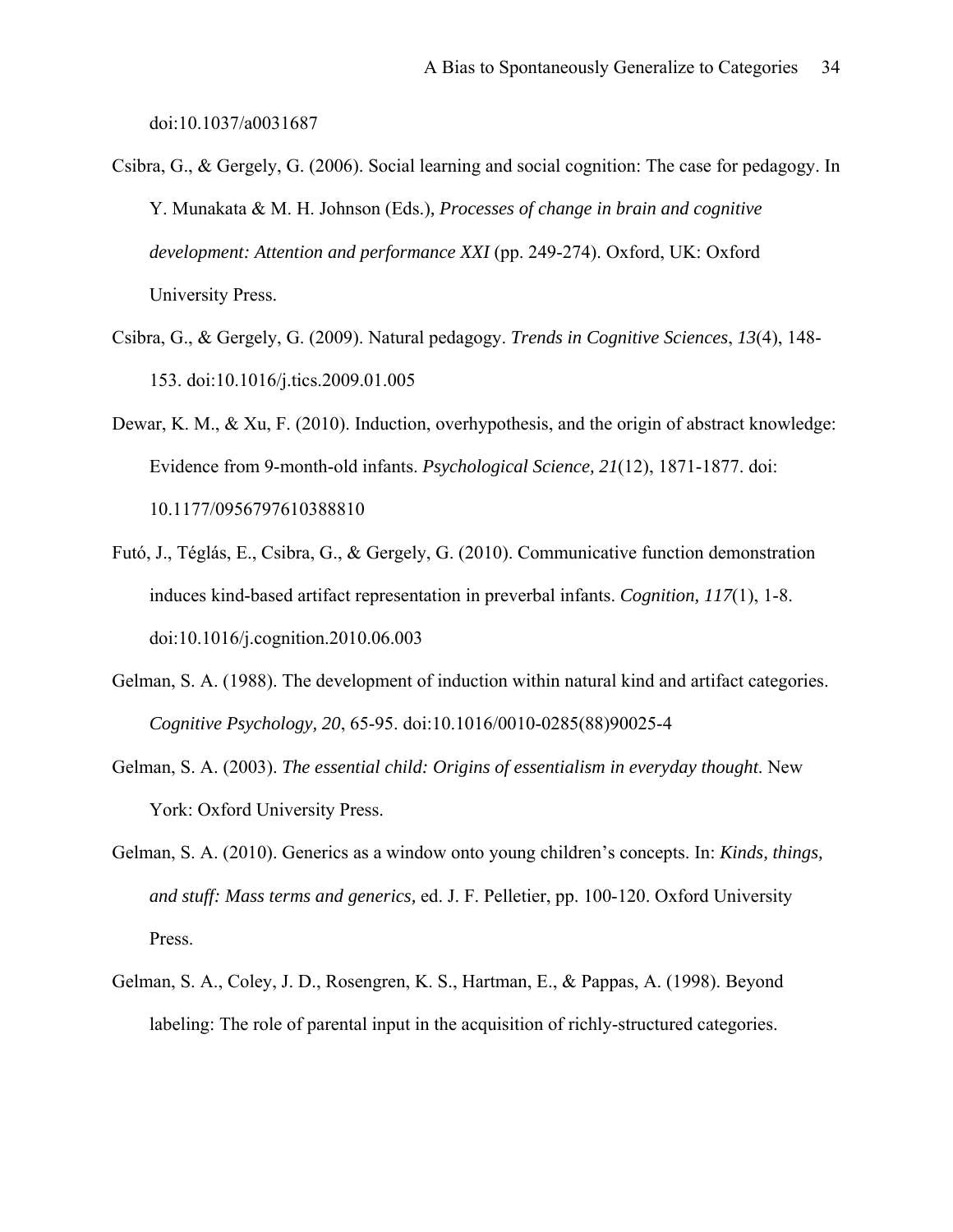*Monographs of the Society for Research in Child Development, 63*(1), 1-157. doi:10.2307/1166211

- Gelman, S. A, & Markman, E. M. (1986). Categories and induction in young children. *Cognition*, *23*(3), 183-209. doi:10.1016/0010-0277(86)90034-X
- Gelman, S. A., & Markman, E. M. (1987). Young children's inductions from natural kinds: The role of categories and appearances. *Child Development, 58*(6), 1532-1541. doi:10.1111/j.1467-8624.1987.tb03864.x
- Gelman, S. A., & Raman, L. (2003). Preschool children use linguistic form class and pragmatic cues to interpret generics. *Child Development, 74*, 308-325. doi:10.1111/1467-8624.00537
- Gelman, S. A., Ware, E. A., Manczak, E. M., & Graham, S. A. (2013). Children's sensitivity to the knowledge expressed in pedagogical and nonpedagogical contexts. *Developmental Psychology, 49*(3), 491-504. doi:10.1037/a0027901
- Gilbert, D. T., & Hixon, J. G. (1991). The trouble of thinking: Activation and application of stereotypic beliefs. *Journal of Personality and Social Psychology, 60*(4), 509-517. doi:10.1037/0022-3514.60.4.509
- Goodman, N. (1955). *Fact, fiction, and forecast.* Cambridge, MA: Harvard University Press.
- Graham, S. A., Kilbreath, C. S., & Welder, A. N. (2004). Thirteen-month-olds rely on shared labels and shape similarity for inductive inferences. *Child Development*, *75*(2), 409-427. doi:10.1111/j.1467-8624.2004.00683.x
- Graham, S. A., Nayer, S. L., & Gelman, S. A. (2011). Two-year-olds use the generic/nongeneric distinction to guide their inferences about novel kinds. *Child Development, 82*(2), 493-507. doi:10.1111/j.1467-8624.2010.01572.x

Hampton, J. A. (2012). Thinking intuitively: The rich (and at times illogical) world of concepts.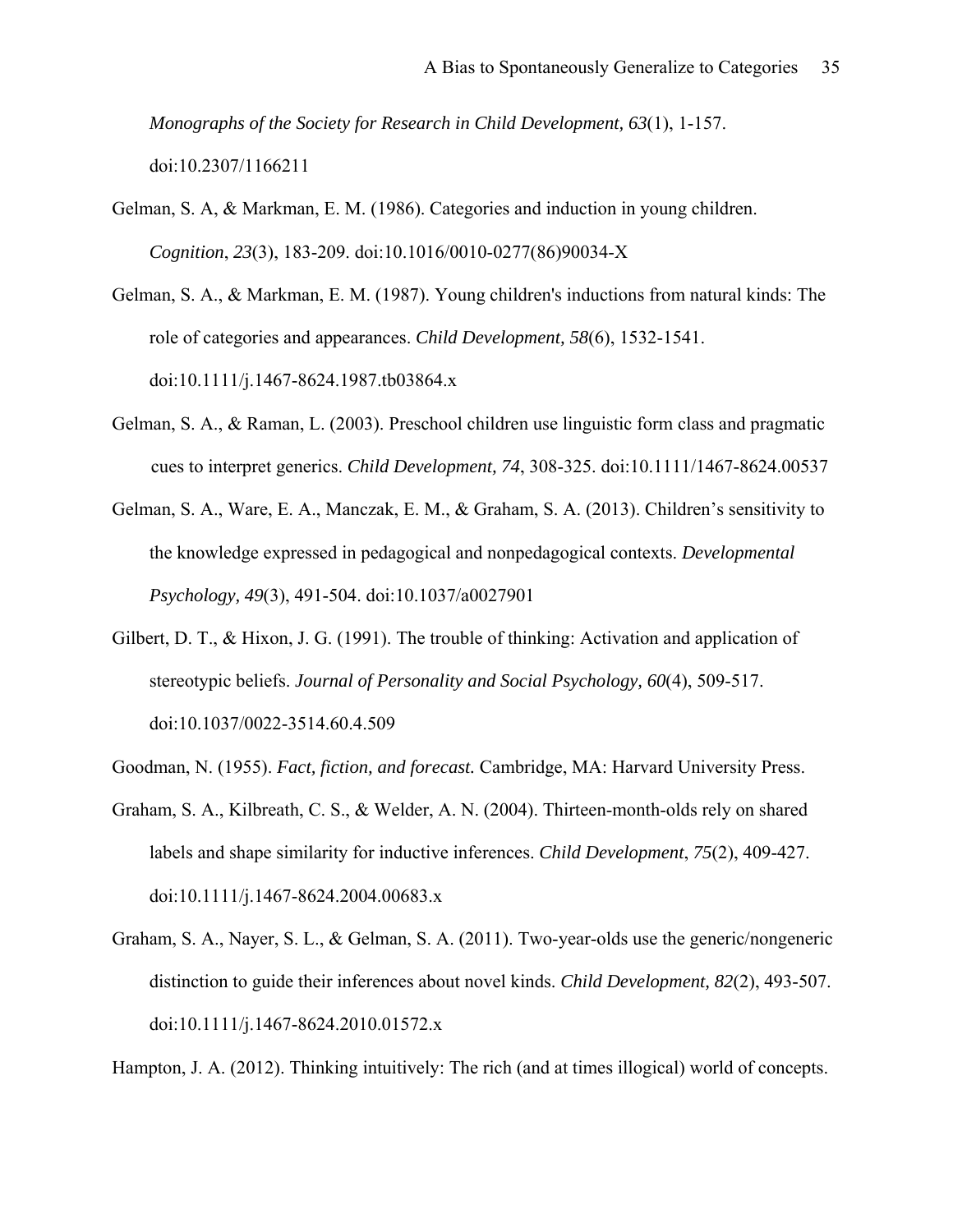*Current Directions in Psychological Science, 21*(6), 398-402.

doi:10.1177/0963721412457364

- Hollander, M. A., Gelman, S. A., & Star, J. (2002). Children's interpretation of generic noun phrases. *Developmental Psychology*, *38*(6), 883-894. doi:10.1037//0012-1649.38.6.883
- Jönsson, M. L. & Hampton, J. A. (2006). The inverse conjunction fallacy. *Journal of Memory and Language, 55*, 317-334. doi:10.1177/0963721412457364.
- Keates, J., & Graham, S. A. (2008). Category markers or attributes: Why do labels guide infants' inductive inferences? *Psychological Science*, *19*(12), 1287-1293. doi:10.1111/j.1467- 9280.2008.02237.x
- Lawler, J. M. (1973). Studies in English generics. *University of Michigan Papers in Linguistics, 1*(1), 1-184.
- Leslie, S. J. (2008). Generics: Cognition and acquisition. *Philosophical Review, 117*(1), 1-47. doi:10.1215/00318108-2007-023
- Leslie, S. J. (2012). Generics articulate default generalizations. *Recherches Linguistiques de Vincennes*, *41*, 25-45. doi:10.4000/rlv.2048
- Leslie, S. J., & Gelman, S. A. (2012). Quantified statements are recalled as generics: Evidence from preschool children and adults. *Cognitive Psychology*, *64*(3), 186-214. doi:10.1016/j.cogpsych.2011.12.001
- Leslie, S. J., Khemlani, S., & Glucksberg, S. (2011). Do all ducks lay eggs? The generic overgeneralization effect. *Journal of Memory and Language*, *65*(1), 15-31. doi:10.1016/j.jml.2010.12.005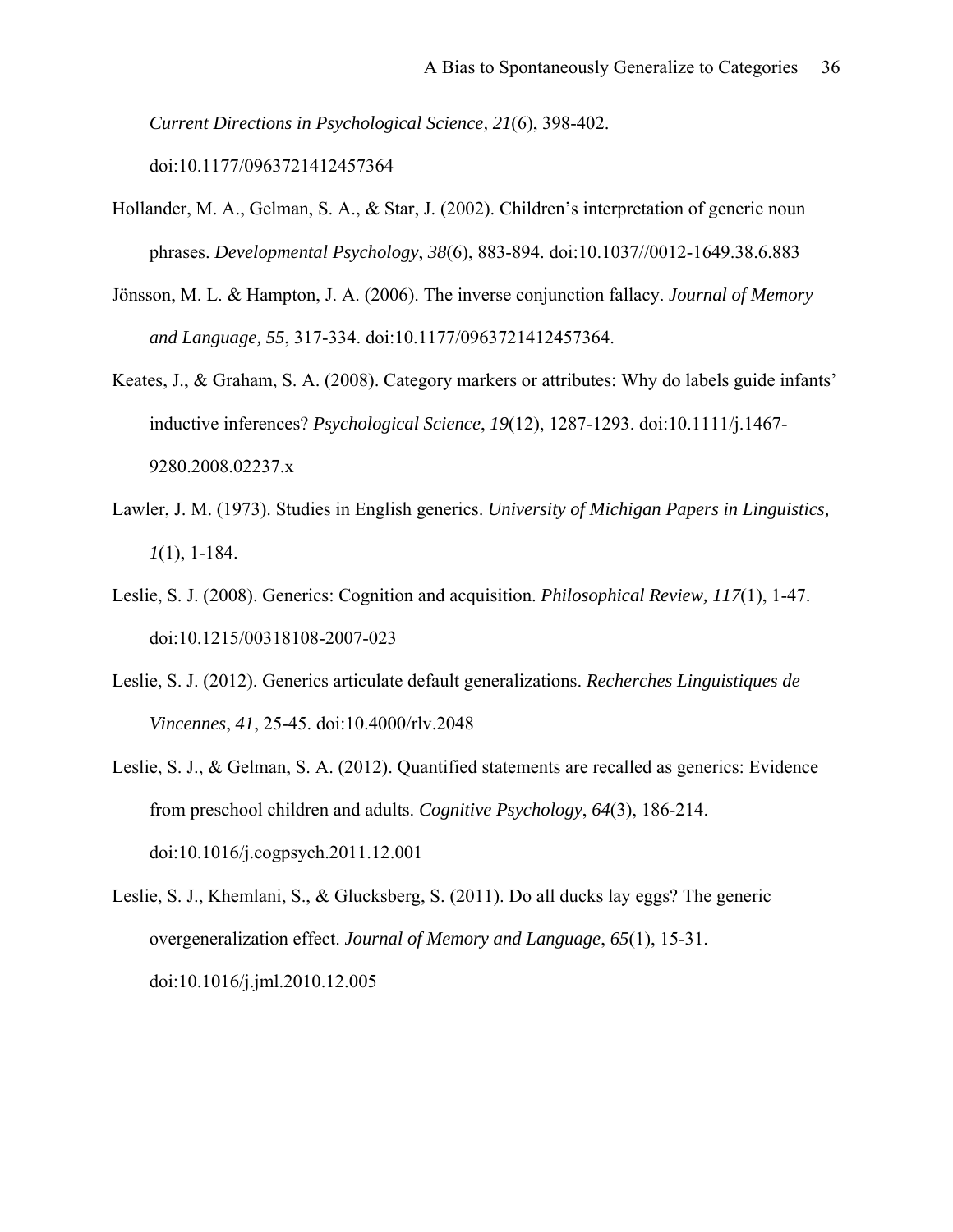- Mannheim, B., Gelman, S. A., Escalante, C., Huayhua, M., & Puma, R. (2011). A developmental analysis of generic nouns in Southern Peruvian Quechua. *Language Learning and Development*, *7*(1), 1-23. doi:10.1080/15475441003635620
- Markman, E. M. (1989). *Categorization and naming in children: Problems of induction.*  Cambridge, MA: MIT Press.
- Meyer, M., Gelman, S. A., & Stilwell, S. M. (2011). Generics are a cognitive default: Evidence from sentence processing. In *Proceedings of the 33rd Annual Conference of the Cognitive Science Society.* Boston, MA: Cognitive Science Society.

Murphy, G. L. (2002). *The big book of concepts*. Cambridge, MA: MIT Press.

- Peterson, L. R., & Peterson, M. J. (1959). Short-term retention of individual verbal items. *Journal of Experimental Psychology, 58*(3), 193-198.
- Prasada, S., Khemlani, S., Leslie, S. J., & Glucksberg, S. (2013). Conceptual distinctions amongst generics. *Cognition, 126*(3), 405-422. doi:10.1016/j.cognition.2012.11.010
- Shipley, E. F. (1993). Categories, hierarchies, and induction. *The Psychology of Learning and Motivation, 30,* 265-301. doi:10.1016/S0079-7421(08)60299-6
- Smith, E. E., & Medin, D. L. (1981). *Categories and concepts*. Cambridge, MA: Harvard University Press.
- Sutherland, S. L., & Friedman, O. (2012). Preschoolers acquire general knowledge by sharing in pretense. *Child Development*, *83*(3), 1064-1071. doi:10.1111/j.1467-8624.2012.01748.x
- Sutherland, S. L. & Friedman, O. (2013). Just pretending can be really learning: Children use pretend-play as a source for acquiring generic knowledge. *Developmental Psychology, 49*(9), 1660-1668. doi:10.1037/a0030788

Tardif, T., Gelman, S. A., Fu, X., & Zhu, L. (2012). Acquisition of generic noun phrases in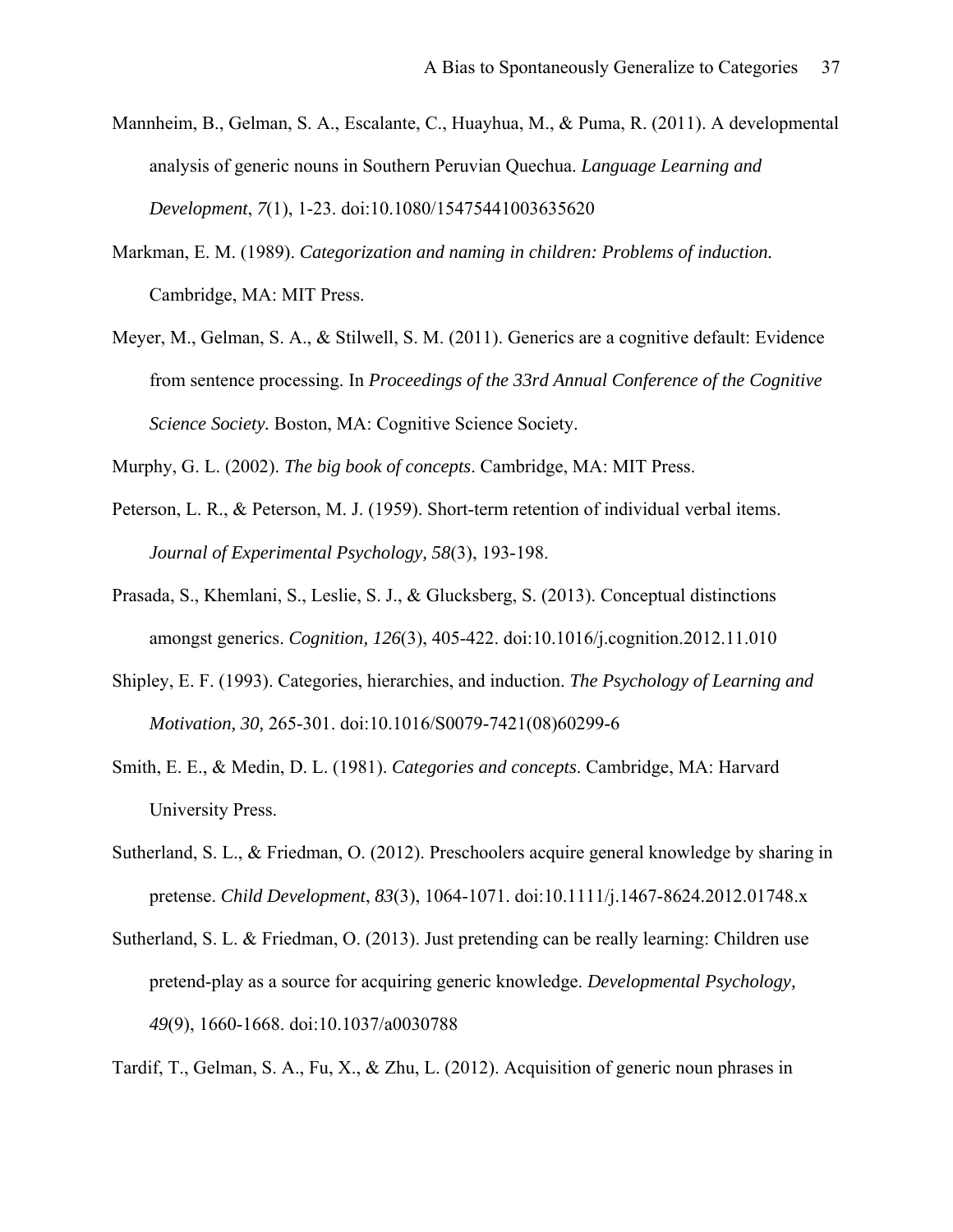Chinese: Learning about lions without an "-s". *Journal of Child Language*, *39*(1), 130-161. doi:10.1017/S0305000910000735

Yoon, J. M. D., Johnson, M. H., & Csibra, G. (2008). Communication-induced memory biases in preverbal infants. *Proceedings of the National Academy of Sciences of the United States of America, 105*(36), 13690-13695. doi:10.1073/pnas.0804388105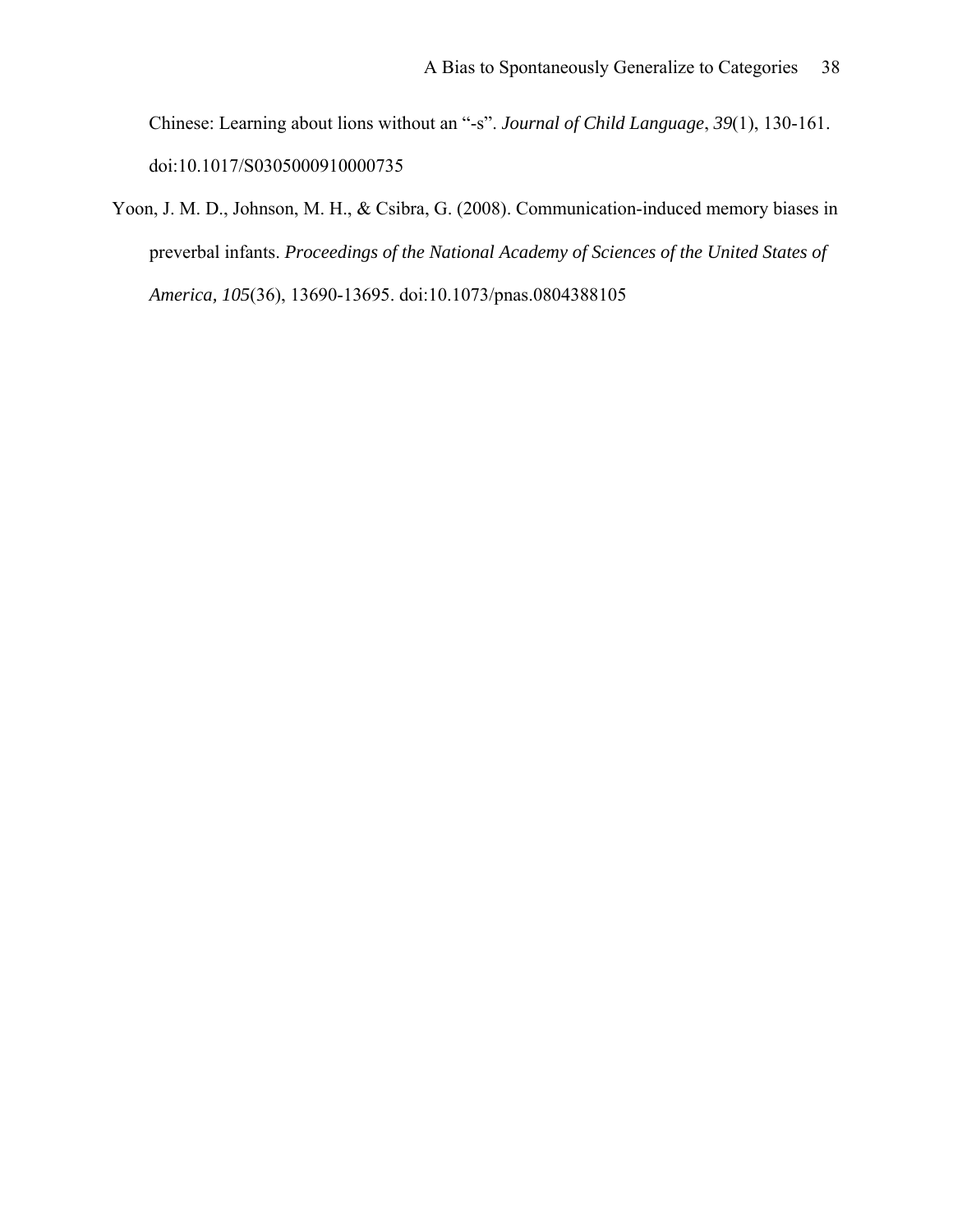# Table 1

|                            | <b>Fact Format</b>                              |                                                     |  |  |  |  |  |
|----------------------------|-------------------------------------------------|-----------------------------------------------------|--|--|--|--|--|
| <b>Property Type</b>       | <b>Generic</b>                                  | <b>Universally Quantified</b>                       |  |  |  |  |  |
| Generalizable <sup>a</sup> | Cheebas sleep through the winter                | All cheebas sleep through the winter                |  |  |  |  |  |
|                            | Daxes keep food in their cheeks                 | All daxes keep food in their cheeks                 |  |  |  |  |  |
|                            | Reesles like to swim in the ocean               | All reesles like to swim in the ocean               |  |  |  |  |  |
|                            | Blins sweat through their paws                  | All blins sweat through their paws                  |  |  |  |  |  |
|                            | Mooks shed their skin every year                | All mooks shed their skin every year                |  |  |  |  |  |
|                            | Zorbs eat fruits and vegetables                 | All zorbs eat fruits and vegetables                 |  |  |  |  |  |
|                            | Lorches taste with their feet                   | All lorches taste with their feet                   |  |  |  |  |  |
|                            | Glippets build their nests on<br>mountain peaks | All glippets build their nests on<br>mountain peaks |  |  |  |  |  |
| Idiosyncratic <sup>b</sup> | Stups get mud in their hair                     | All stups get mud in their hair                     |  |  |  |  |  |
|                            | Ollers have broken legs                         | All ollers have broken legs                         |  |  |  |  |  |
|                            | Ackles get fungus infections in their<br>ears   | All ackles get fungus infections in<br>their ears   |  |  |  |  |  |
|                            | Kweps chip their teeth on nuts                  | All kweps chip their teeth on nuts                  |  |  |  |  |  |
|                            | Zoovs fall out of trees while sleeping          | All zoovs fall out of trees while<br>sleeping       |  |  |  |  |  |
|                            | Kazzes trip over logs and rocks                 | All kazzes trip over logs and rocks                 |  |  |  |  |  |
|                            | Sapers twist their ankles                       | All sapers twist their ankles                       |  |  |  |  |  |
|                            | Flooms get dust on their faces                  | All flooms get dust on their faces                  |  |  |  |  |  |

*The 16 items, in generic and universally quantified format* 

<sup>a</sup>The memory clues for the *generalizable* properties were as follows: "cheeba" and "winter," "dax" and "cheek," "reesle" and "ocean," "blin" and "paw," "mook" and "skin," "zorb" and "vegetable," "lorch" and "foot," "glippet" and "mountain."<br><sup>b</sup>The memory clues for the *idiosyncratic* properties were as follows: "stup" and "hair," "oller"

and "leg," "ackle" and "ear," "kwep" and "tooth," "zoov" and "tree," "kazz" and "rock," "saper" and "ankle," "floom" and "face."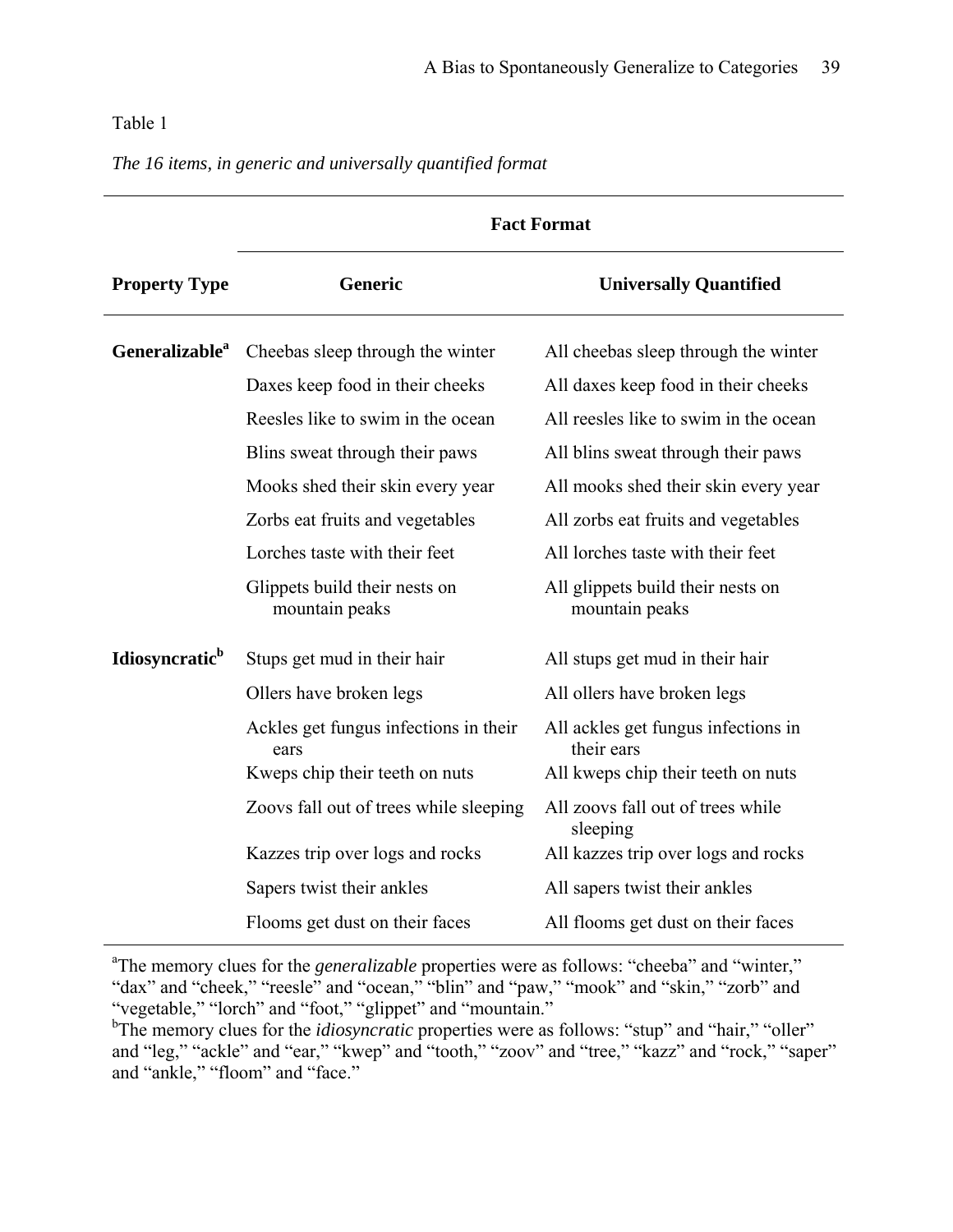## Table 2

*Average percentages for various measures in Experiments 1, 2, and 4, by property type and cognitive load (standard deviations in parentheses below)* 

|                                                                                                                               | <b>Generalizable Properties</b> |                |                   | <b>Idiosyncratic Properties</b> |                |                |                     |                    |
|-------------------------------------------------------------------------------------------------------------------------------|---------------------------------|----------------|-------------------|---------------------------------|----------------|----------------|---------------------|--------------------|
| <b>Measure</b>                                                                                                                | Exp.1<br>CL)                    | Exp. 1<br>(NL) | Exp. 2<br>("all") | Exp. 4<br>("many")              | Exp. 1<br>CL   | Exp. 1<br>(NL) | Exp. 2<br>(''all'') | Exp. 4<br>("many") |
| <b>Generalization-bias score</b><br>(quantified-to-generic minus<br>generic-to-quantified conversions)                        | 25.6<br>(62.6)                  | 22.8<br>(61.6) | 34.5<br>(60.1)    | 57.4<br>(42.6)                  | 18.5<br>(60.7) | 13.7<br>(63.6) | 25.3<br>(59.0)      | 50.0<br>(41.9)     |
| <b>Quantified-to-generic conversions</b><br>(originally presented "all"/"many" statements<br>recalled as generic)             | 47.8<br>(40.9)                  | 48.1<br>(37.1) | 56.8<br>(37.3)    | 63.5<br>(35.8)                  | 39.8<br>(37.9) | 43.3<br>(34.2) | 47.6<br>(36.9)      | 57.1<br>(35.8)     |
| <b>Quantified – correct</b><br>(originally presented "all" or "many" statements<br>recalled as "all" or "many," respectively) | 27.8<br>(33.8)                  | 41.4<br>(37.1) | 29.8<br>(34.8)    | 14.7<br>(23.4)                  | 28.4<br>(33.7) | 44.6<br>(37.0) | 37.8<br>(35.5)      | 16.4<br>(22.4)     |
| Quantified – other<br>(originally presented "all"/"many" statements<br>recalled as neither "all"/"many" nor generic)          | 24.4<br>(31.6)                  | 10.5<br>(24.3) | 13.4<br>(28.9)    | 21.8<br>(31.4)                  | 31.8<br>(35.1) | 12.1<br>(23.2) | 14.6<br>(26.9)      | 26.5<br>(35.5)     |
| <b>Generic-to-quantified conversions</b><br>(originally presented generic statements recalled<br>as "all"/"many")             | 22.2<br>(29.6)                  | 25.3<br>(32.0) | 22.3<br>(31.3)    | 6.1<br>(15.9)                   | 21.3<br>(30.9) | 29.6<br>(35.9) | 22.3<br>(30.3)      | 7.1<br>(16.3)      |
| Generic – correct<br>(originally presented generic statements recalled<br>as generic)                                         | 50.3<br>(38.8)                  | 64.5<br>(35.4) | 64.6<br>(35.8)    | 71.8<br>(33.3)                  | 45.7<br>(39.7) | 58.3<br>(36.9) | 61.9<br>(34.4)      | 68.1<br>(33.8)     |
| Generic – other<br>(originally presented generic statements recalled<br>as neither generic nor "all"/"many")                  | 27.5<br>(33.7)                  | 10.2<br>(23.1) | 13.1<br>(27.0)    | 22.1<br>(30.1)                  | 33.0<br>(34.4) | 12.1<br>(25.7) | 15.8<br>(29.8)      | 24.8<br>(34.0)     |

*Note.* CL = Cognitive Load. NL = No Load. The three quantified rows add up to 100% (within each column), as do the three generic rows.